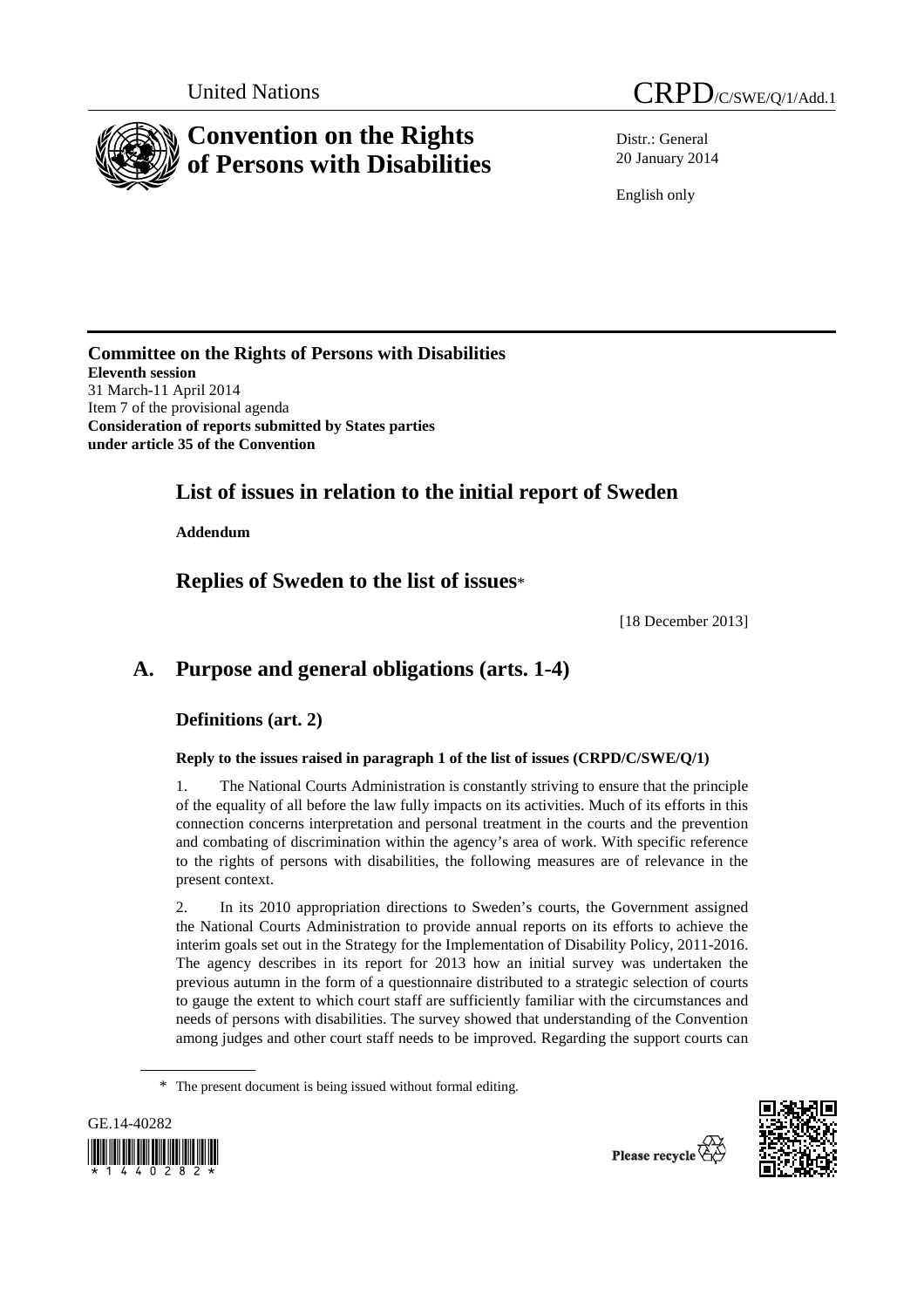offer a person with a disability at court hearings, the survey showed that the administrative officers responsible have the best competence to provide it.

3. During the autumn of 2013, the National Courts Administration will be launching an e-training course developed in consultation with disability organisations and focusing on the way persons with disabilities are treated. Participants will be informed about the Government's intentions, relevant legislation and the United Nations Convention etc. The aim is to ensure that as a result of this e-training, all staff at Sweden's courts will acquire greater knowledge and understanding of the circumstances and needs of persons with disabilities. In addition, the accessibility perspective will be a part of all existing executive training programmes and courses in the professional treatment of persons with disabilities by the end of the year. Statistics will be compiled on the number of staff attending such training.

4. If, due to a serious hearing or speaking impediment, someone requires an interpreter, e.g. a sign language interpreter, the courts may engage such a person in accordance with chapter 5, section 6 of the Swedish Code of Judicial Procedure. Where a criminal case is involved, the courts are obliged under the same provision to make such an interpreter available.

5. Regarding awareness-raising, providing information and increased knowledge within government agencies, regional and local authority, see reply to the issue raised in paragraph 2 of the list of issues.

#### **Reply to the issues raised in paragraph 2 of the list of issues**

6. Sweden's disability policy is based on the Convention on the Rights of Persons with Disabilities, and spreading awareness of this document and ensuring support for it are a ceaseless endeavour. As part of this ongoing effort, regular meetings are held with the country's disability organisations to discuss Sweden's international work on human rights, and the Government also allocates funding to enable these organisations to be a part of Swedish delegations at meetings of state parties etc. In addition, the Government provides approximately SEK 180 million per year in state subsidies to assist disability organisations in their efforts to achieve full participation and equality in society for persons with disabilities.

7. As reported on the issue raised in paragraph 3 of the list of issues, 22 government agencies have been given the task to ensure the realization of all human rights for persons with disabilities in accordance with the CRPD in their field of activity.

8. To raise awareness of the Convention, The Swedish Agency for Disability Policy Coordination (Handisam), was assigned by the Government in 2010 to launch a communication initiative aimed at helping municipalities and county councils to implement the Convention provisions. As part of this task, Handisam joined the Swedish Disability Federation and the Swedish Association of Local Authorities and Regions in organising eleven conferences around the country attended by local and regional councillors and officials and by representatives of the disability organisations.

9. An important component in this drive to raise awareness about the rights of persons with disabilities is the Swedish Inheritance Fund. This fund is an independent government agency organised as a commission of permanent experts. Its members are appointed by the Government and its task is to help promote non-profit activities on behalf of persons with disabilities. The rights of this group, is a priority area. In 2012, the Sweden Inheritance Fund Commission distributed approximately SEK 123 million for projects targeting persons with disabilities run either by or in cooperation with disability organisations. One such project is Agenda 50 run by the Swedish Disability Federation, which aims to disseminate knowledge and information about the importance and content of the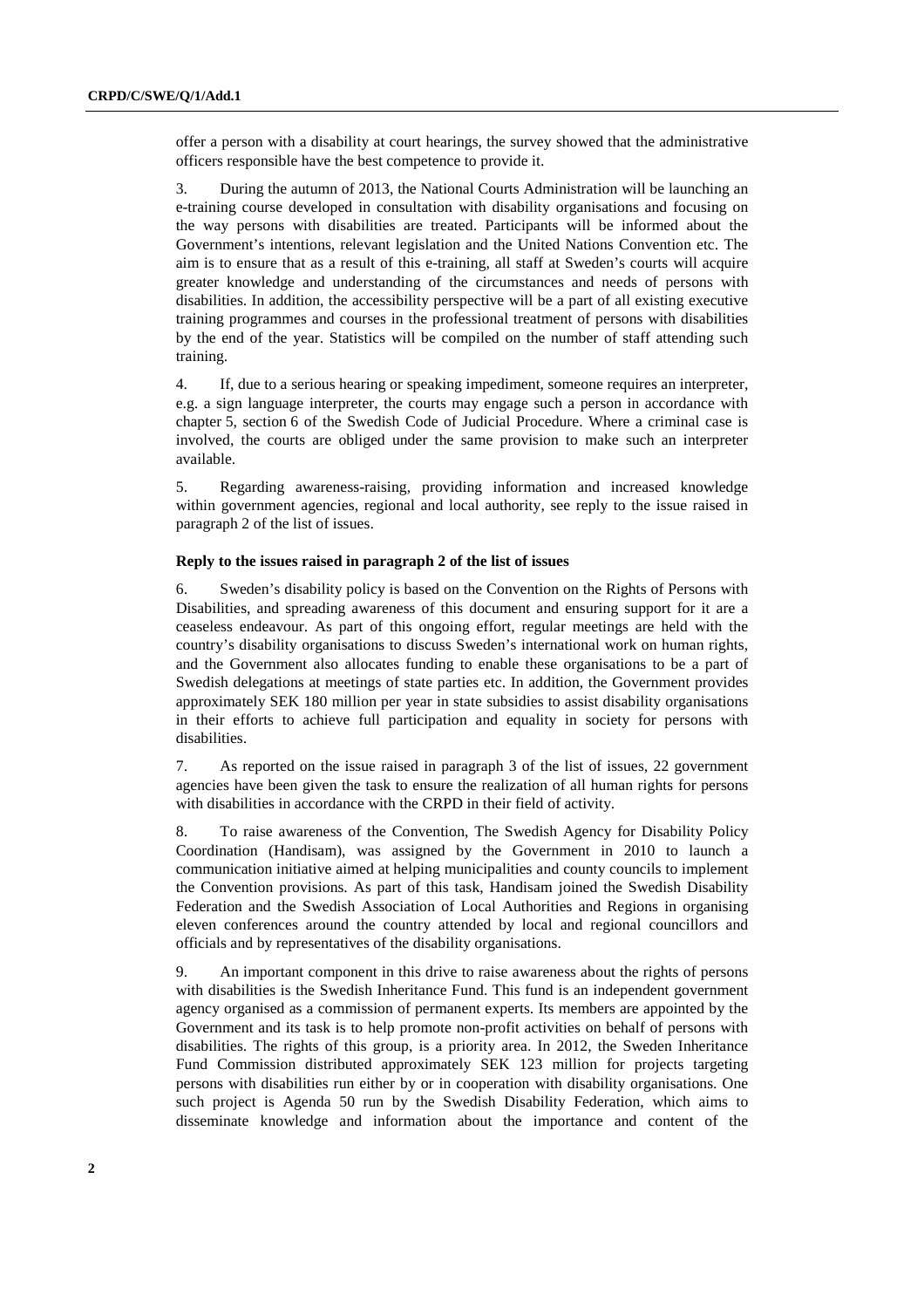Convention. As part of this project, educational and informational materials have been produced that target a variety of actors, including the disability movement, with proposals as to how the rights enshrined in the Convention may be applied in their work.

#### **Reply to the issues raised in paragraph 3 of the list of issues**

10. The Government's Strategy for the Implementation of Disability Policy is based on the Convention on the Rights of Persons with Disabilities. Disability policy is crosssectorial and 22 national agencies have been specially instructed to implement the Convention objectives in their respective policy areas. Each agency has established goals for its specific sector. The strategy strongly emphasises the need for proper follow-up; it requires the agencies to report annually on what steps they have taken and on how these have affected the situation of persons with disabilities. In addition, Handisam has been assigned to develop a cohesive system for describing, following up and analysing the progress and impact of the Government's disability policy. This task includes developing indicators for following up how the situation of persons with disabilities has been affected, compiling and analysing the results of the strategic agencies' work, and supplementing statistics and other documentation with various types of dialogue both with persons with disabilities and with the disability organisations.

11. To further enhance the implementation of the Convention both in individual policy areas and across the board, efforts are under way to ensure that present statistical studies, too, are able to draw comparisons between the situations of those with disabilities in Swedish society and of those without. In order to study in closer detail what obstacles the former encounter and how they view their situation, a web panel is used consisting of 2 000 persons with disabilities. In the case of those who because of their disabilities are unable to respond to web questionnaires, qualitative interview studies or focus groups are used, depending on the matter under discussion. Data is gathered in consultation with the disability movement and analysed in the annual follow-up process. The follow-up is presented annually both in a progress report and on the Handisam website. The report also proposes improvements that the Government subsequently takes a position on.

12. To supplement Handisam's assignment, Statistics Sweden has been tasked with reporting on and proposing the development of data that will enable the Government to monitor how the situations of girls, boys, women and men with disabilities develop over time in different areas of society. As far as possible, this data is to provide a basis for following up trends during the period 2011–2016. Statistics Sweden delivered its report on the assignment in March 2013 and the material is currently being processed at the Government Offices.

13. Work is also under way to develop a follow-up system that will show how Sweden's municipalities are progressing in their efforts to implement the Convention.

### **Reply to the issues raised in paragraph 4 of the list of issues**

14. During its most recent terms of office, the Government has undertaken a number of reforms aimed at improving opportunities for persons with the kinds of disabilities that reduce both work capacity and their chances of finding employment. In this connection, it may be noted that additional resources have been made available for the furtherance of employment with wage subsidy and secure employment with Samhall AB. Extra funding has been provided to the Swedish Public Employment Service to ensure that proper support is given to persons with disabilities whose work capacity is reduced. In addition to these initiatives, "new start" jobs and other forms of employment support are supplementing the measures specifically targeting persons with capacity-reducing disabilities.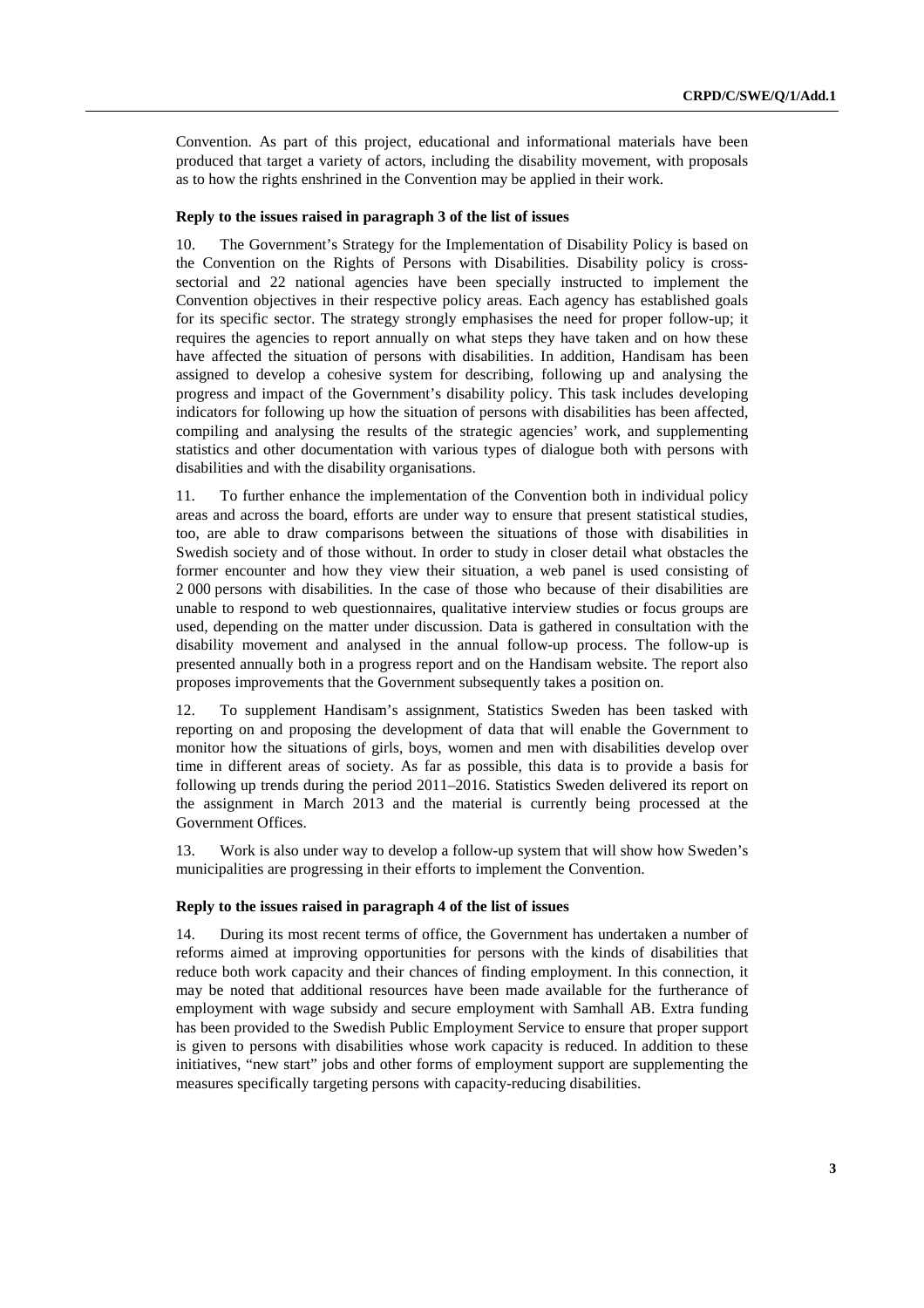15. The Governments strategy for the disability policy encompasses labour market policy, and The Public Employment Service was given responsibility for a number of special interim targets. The targets aim to increase the employment level for persons with disabilities and reduced work capacity, and make the matching process between employers and employees with disabilities more effective. The social insurance system is also covered by the Strategy and the Social Insurance Agency is responsible for a number of interim targets. One target is to contribute to the full participation of persons with disabilities in working life and throughout the community through strategic measures. Another target is to increase knowledge about the differences in decision-making regarding individual support.

16. For the years 2012–2014, the Government approved special initiatives on behalf of persons who no longer qualify for sickness insurance and who are well outside the labour market. As a result of the two initiatives Boost for Cultural Heritage and development employment at Samhall, more people with reduced work capacity due to a disability have found employment. To raise awareness of what support is available to persons with disabilities, the Public Employment Service was assigned to undertake an information campaign in 2012.

17. Since January 2013 The Public Employment Service implements an internship program for persons with disabilities. To improve the opportunities in working life the program offers persons with disabilities internship within government agencies. The program will be in progress for at least three years.

18. In its 2013 Budget Bill, the Government declared that measures for people with disabilities needed to be more flexible. To this end, it proposed that in future special introduction and follow-up support (SIUS) could be combined with development and security employment. It also changed the personal assistant support programme so that it could be combined with development and security employment, as an alternative to provider allowances. The Public Employment Service reports that this has had a favourable effect.

19. The Government also directed additional resources to the SIUS programme in order to make it easier for persons with disabilities entailing reduced work capacity to find employment. Funding totalled SEK 55 million for 2013 and 110 million for 2014.

20. To underline the importance of maintaining a high standard when assessing disability and work capacity, the Government instructed the Public Employment Service in 2013 to report on ways in which the process of identifying disability and assessing work capacity might be improved and on how the agency's work in this area might be intensified.

21. In 2011 the Government appointed a committee the mandate to consider the efforts of the employment policy for people with disability that reduces their work capacity (Dir 2011:59). The inquiry reports "Sänkta trösklar – högt i tak" (SOU 2012:31) and "Arbetshjälpmedel och försäkringsskydd för arbete på lika villkor" (SOU 2012:91) are currently being processed at the Government Offices.

22. The number of registered unemployed persons with disabilities on the Public Employment Service's books has increased since 2008 from approximately 40 000 persons to slightly above 80 000 today. At the same time, 85 000 registered persons with disabilities and reduced working capacity are employed through different kinds of supported employment. Two factors in particular are behind the increased number of unemployed persons with disabilities. Firstly, the economic downturn brought on by the financial crisis of 2008 and 2009 caused many people, both with and without disabilities, to lose their jobs. The second factor that affected the trend was a series of reforms in the sickness insurance system. In mid-2008, among other things new rules were introduced for sickness benefit along with the introduction of a rehabilitation chain, and the limited-term sickness compensation mechanism was abolished. A result of this is that people in a greater extent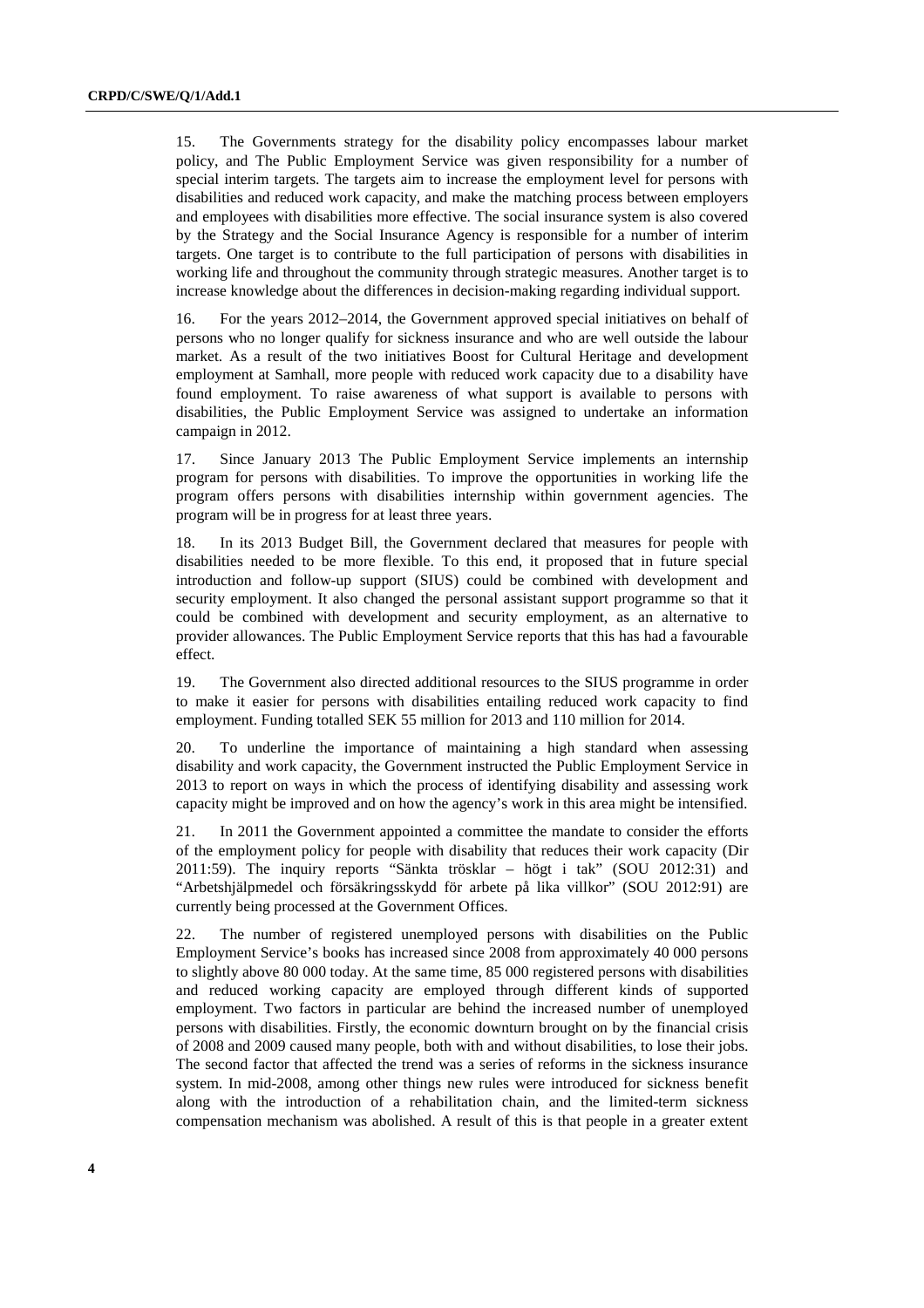have transferred from the sickness insurance system to programmes run by the Public Employment Service to find, gain and keep a job.

23. The government has implemented a health insurance reform with the purpose to streamline processes and to increase opportunities for people on sick leave to return to work and give more people the opportunity to support themselves through paid work. Employment Service and the Social Insurance have extended their partnership to support persons with disabilities and reduced working capacity to gain or regain their ability to work. Central to the authorities' cooperation is early and active interventions based on individual needs.

24. An aggravating factor is the attitudes in society that makes it difficult for persons with disabilities. Handisam runs a campaign closely with NSPH a network of patient, service user and family organizations in the field of psychiatry, which aims to raise awareness regarding persons with mental disabilities and thereby reduce prejudices and negative attitudes. The campaign includes a variety of communication initiatives. Evaluations have shown that the public's attitude through this campaign has become more positive towards persons with mental disabilities. In 2013 and 2014, the campaign will focus on enhanced action within working life.

#### **Reply to the issues raised in paragraph 5 of the list of issues**

25. The disability organisations have a highly important role to play as consultative partners, and the Government therefore supports them financially and has also established disability advisory committees at all levels in the public sector. At national level, the Minister for Children and the Elderly meets representatives of the disability movement for strategic consultations on policy content and development. Of the 22 strategic agencies tasked with implementing Swedish disability policy on the basis of the national strategy, 14 have established consultations with the disability organisations. A further seven have embarked on the process of establishing such consultations. At local level, 88 per cent of Sweden's 290 municipalities report that they have established some form of consultation with the disability organisations. It is up to the public bodies concerned to ensure that these consultations are accessible regardless of functional capacity, in terms of both information and premises.

26. In addition, Handisam has set up a disability advisory committee together with three national disability organisations. The aim is to pursue a dialogue focusing on Handisam's task in the disability policy sphere. These consultations stem from an agreement based on the Council of Europe's Code of Good Practice for Civil Participation in the Decision-Making Process. The disability advisory committee meets three times per year, and Handisam also organises a half-day thematic dialogue with the disability organisations each year. This event is attended by all the strategic agencies. In connection with this work, and in consultation with the disability organisations, Handisam has developed guidelines for how consultations between the public sector and the disability movement could be established. These consultation guidelines, too, are based on the above code.

27. Each year, the Government checks on how disability advisory committees and other forms of consultation are progressing, both at national agency level and at municipal level.

### **Reply to the issues raised in paragraph 6 of the list of issues**

28. Swedish disability policy and legislation apply to the community as a whole, including persons belonging to ethnic minorities. Both are based on the principle of the equal worth of all citizens and individual freedom and dignity.

29. Sweden's national minorities are the Jews, the Roma, the Sámi, the Swedish Finns and the Tornedalers. One of the goals of the Government's strategy regarding national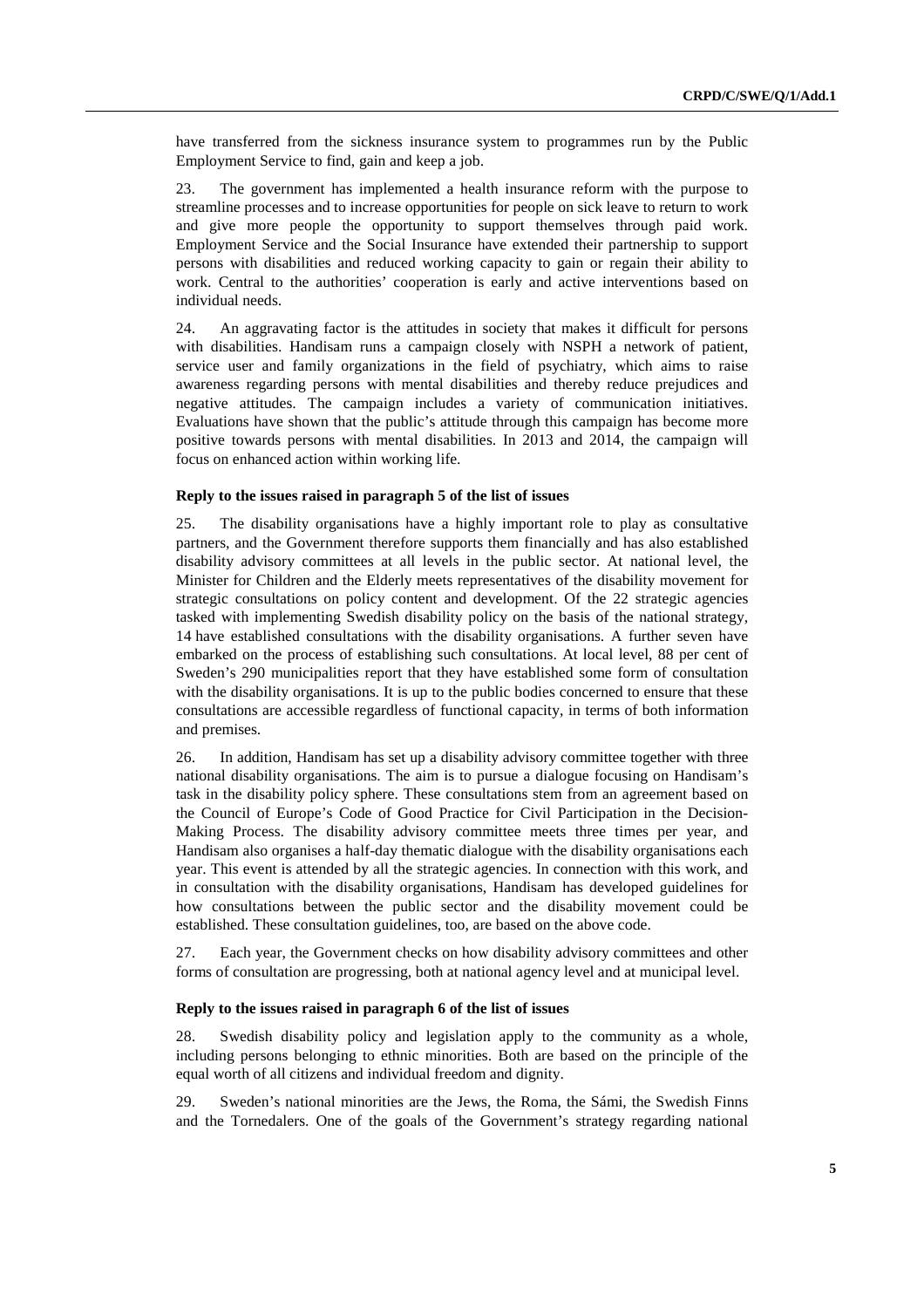minorities is to provide a better chance to influence decision-making at national, regional and local level on issues that affect an ethnic minority. The measures taken include the introduction of consultative meetings at which representatives of the Government and minority organisations have taken part. A gender equality perspective has been mainstreamed into the strategy regarding national minorities.

## **Reply to the issues raised in paragraph 7 of the list of issues**

30. There are no self-governed areas as such in Sweden. The Sámi Parliament established 20 years ago is a key component in self-determination for the Sámi, who are one of Sweden's indigenous peoples. This parliament is in two parts, one of which is a publicly elected assembly while the other is a government agency.

# **B. Specific rights**

# **Equality and non-discrimination (art. 5)**

#### **Reply to the issues raised in paragraph 8 of the list of issues**

31. The principle of non-discrimination is a fundamental and self-evident point of departure in Swedish law. The Constitution lays down that public institutions are to combat discrimination of persons on grounds inter alia of disability (Instrument of Government, chapter 1, article 2). The European convention prohibiting discrimination has also entered Swedish legislation.

32. In addition, a comprehensive Discrimination Act (2008:567) has been in place in Sweden since 2009, providing protection against discrimination of persons on grounds of their sex, transgender identity or expression, ethnicity, religion or other belief, disability, sexual orientation or age. This law offers broad protection against discrimination on grounds of disability, embracing virtually all areas of society. The anti-discrimination provisions apply to working life, education, employment policy activities and employment services not under public contract, starting or running a business and professional recognition, membership of certain organisations, goods, services and housing, public meetings and public events, health and medical care, social services, the social insurance system, unemployment insurance, financial aid for studies, national military service and civilian service, and public employment. Public employment here refers to all public agencies, i.e. wherever employees of state or municipal authorities interact with the general public and private individuals.

#### **Reply to the issues raised in paragraph 9 of the list of issues**

33. The following steps have been taken to ensure that international agreements such as the Convention on the Rights of Persons with Disabilities are reproduced in Swedish in such a way that the intentions of the original text are properly reflected.

34. The Ordinance (1990:1070) on the Publication of Sweden's International Agreements, Etc, makes clear which agreements are to be published. The basic rule is that this applies to all agreements that are binding for Sweden and which have been entered into by the Government. The same applies to amendments, reservations and explanations affecting the published agreements and to any notification that such an agreement has ceased to apply.

35. To ensure that the registration and publication of international agreements is as complete as possible, the line ministries are required to supply the Ministry for Foreign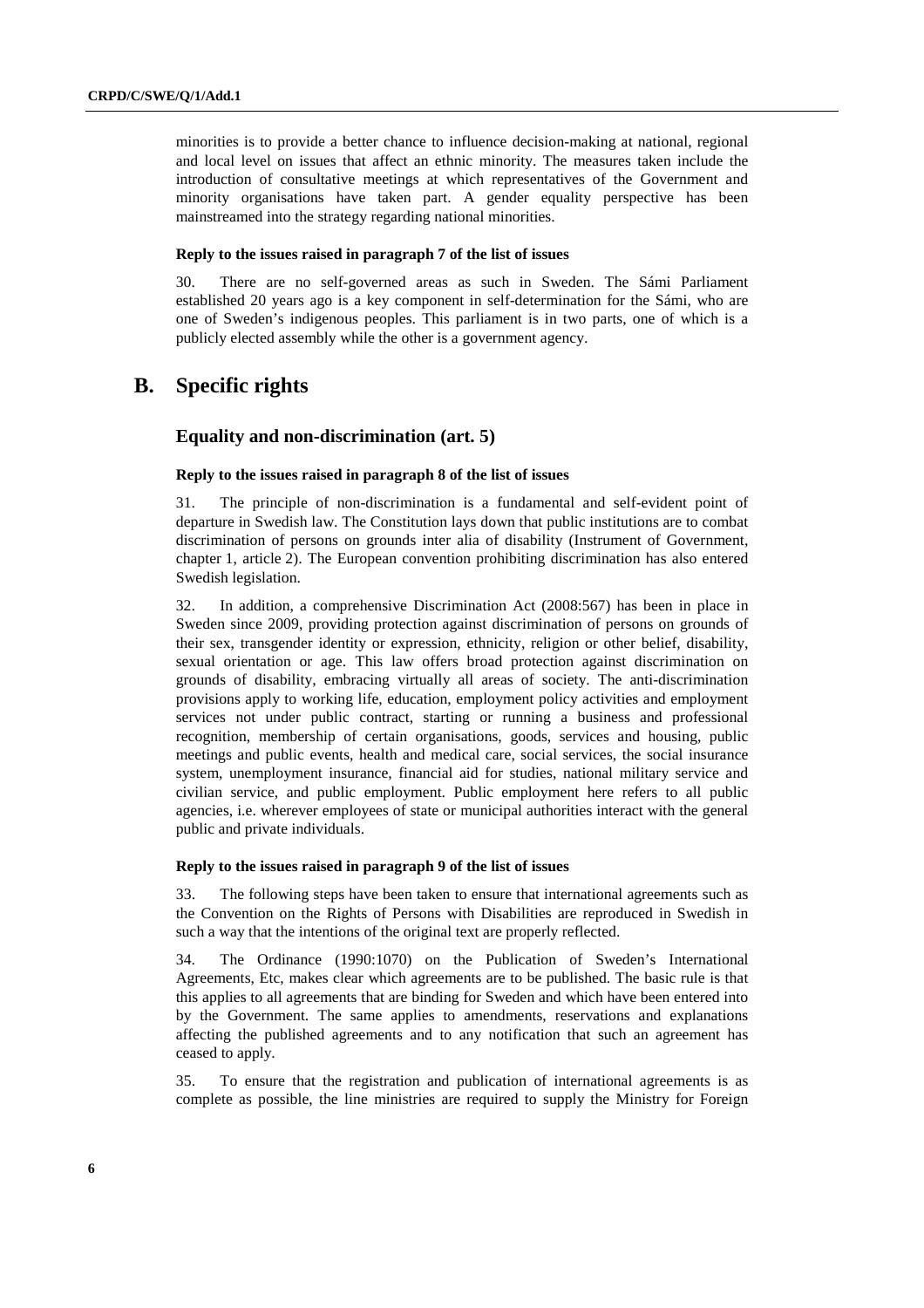Affairs both with the texts of the agreements they have prepared and with whatever information is needed for the publication of such agreements.

36. The ministry that has responsibility for an international agreement, should in a timely fashion make sure that the text is translated into Swedish, if the document is to be signed in a Swedish language version or if it is to be brought before the Riksdag. The Department for International Law, Human Rights and Treaty Law at the Ministry for Foreign Affairs should be consulted as early as possible in the process. The Language Services at the ministry have specialist experience in translating treaties and can assist in translations into Swedish. The Division for Legal and Linguistic Draft Revision at the Ministry of Justice is to be contacted where terminological issues arise. Prior to publication, the Department for International Law, Human Rights and Treaty Law at the Ministry for Foreign Affairs is responsible for ensuring that any agreements not yet available in a Swedish version are translated into Swedish. The ministry that has specific responsibility for a given agreement is always responsible for checking the translation of it. Where the translation of the Convention on the Rights of Persons with Disabilities is concerned, the normal procedure is that the Government's expert authority on disability affairs, Handisam, presents a draft translation that is then processed at the Government Offices.

### **Reply to the issues raised in paragraph 10 of the list of issues**

37. Is the concept of reasonable accommodation as set forth in the Convention understood and applied in a unified way in all legislation in Sweden, with respect to areas both within and beyond the scope of Council of the European Union directive No. 2000/78/EC establishing a general framework for equal treatment in employment and occupation, and if so, how? The Discrimination Act (2008:567) contains provisions requiring employers to take reasonable support and adaptation measures in working life (chapter 2, section 1). The prohibition against discrimination applies in cases where the employer, by taking reasonable support and adaptation measures, can see to it that an employee, a job applicant or a trainee with a disability is put in a comparable situation to persons without such a disability. This means that an employer may not attach importance to any limitations in a person's ability to perform a job that a disability may entail if such limitations could be eliminated or reduced through support and adaptation measures so that the most essential work duties can be discharged.

38. Employers are not required, however, to take support and adaptation measures that could be deemed unreasonable. When cases are assessed, both economic conditions and the right of employers to organise work as they see fit must be taken into account. What may be deemed unreasonable is decided from case to case. When assessing what is reasonable or not, special attention should be paid to the employer's economic status and other conditions, the type and degree of the employee's disability and the form and duration of his/her employment. The cost should be viewed in relation to the employer's economic situation and the assessment should focus on the employer's ability to bear the cost involved. Assessments of what is reasonable should also take into account the provisions of the Work Environment Act and other existing legislation, since action that an employer is required to take under the Work Environment Act is normally considered reasonable under the Discrimination Act as well. Also, technological and other developments should be given consideration since something deemed unreasonable at a certain point in time may be regarded as reasonable later as a result of such developments and necessitate a fresh assessment. If there is insufficient reason to demand that an employer take the support and adaptation measures in question, discrimination is not present. The same applies if it is found that support and adaptation measures would not eliminate or satisfactorily reduce the effects of the disability.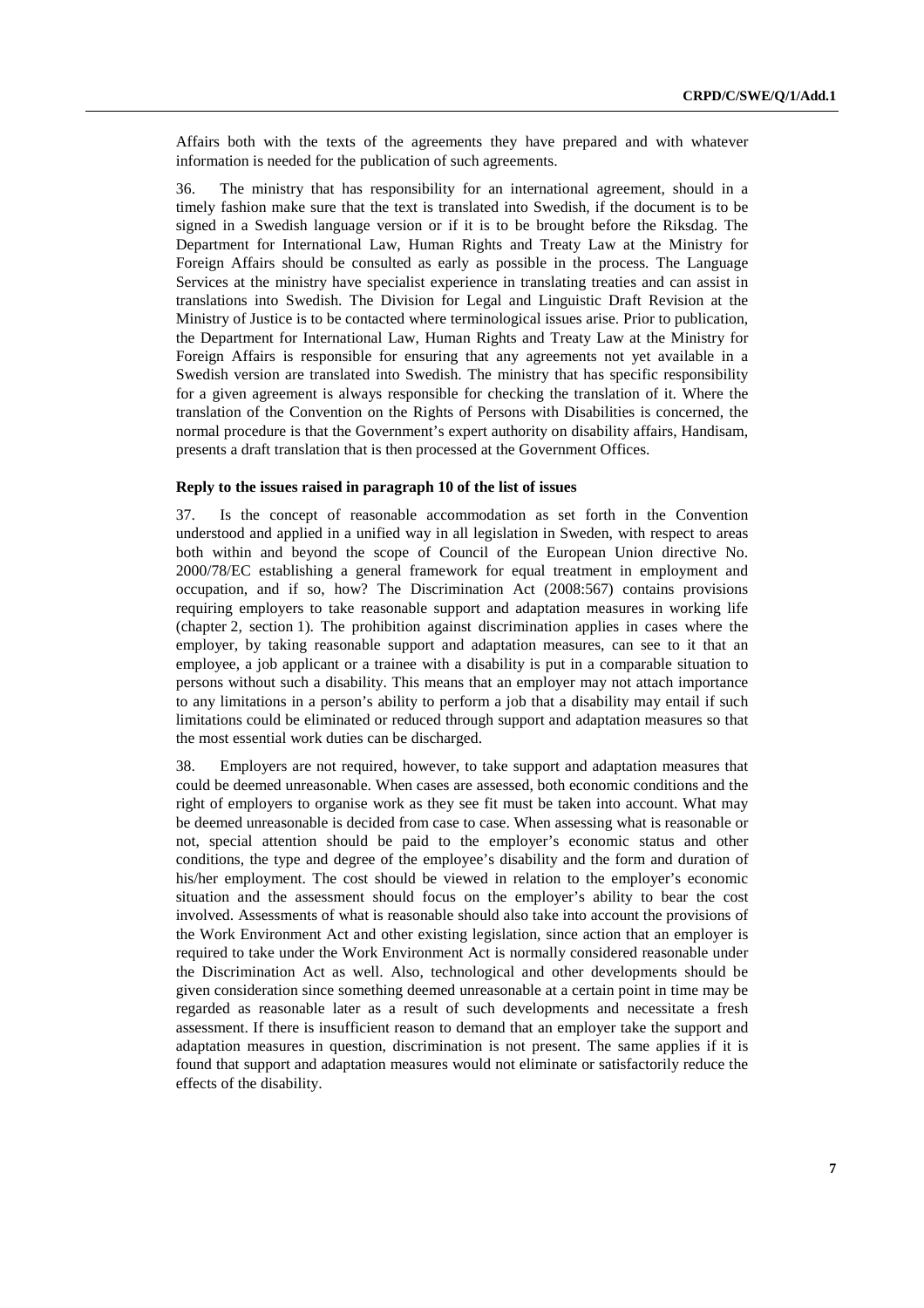39. Discrimination in higher education is also prohibited. This prohibition applies in cases where an education provider, by taking reasonable measures regarding the accessibility and usability of the premises, can see to it that a person with a disability who is applying or has been accepted for education under the Higher Education Act (1992:1434), or for education that can lead to a qualification under the Act concerning Authority to Award Certain Qualifications (1993:792), is put in a comparable situation to people without such a disability (chapter 2, section 5 of the Discrimination Act). The requirement concerning adaptation measures concerns the accessibility and usability of premises. This may involve changes in the design and layout of the premises, concerning features such as high doorsteps, wall-to-wall carpeting, the absence of a lift, the placement of door openers, the design of toilet space and such like. It may also involve ensuring good ventilation for persons with allergies, hearing loops and good acoustics for those with impaired hearing, better colour contrasts and lighting for the visually impaired etc. It does not cover the accessibility or usability of for instance course literature or other teaching or learning aids. The responsibility of the higher education institution for taking adaptation measures is limited to what is deemed reasonable. An important factor is the cost involved. This is to be weighed against the institution's economic situation, i.e. the assessment is to focus primarily on the institution's ability to bear the cost (Govt Bill 2007/08:95 p. 507ff). The decision by a university or college run by the Government may, regarding education under the Higher Education Act (1992:1434), be appealed to the University Appeals Board on the ground that the decision violates the prohibition on discrimination contained in chapter 2, section 5 (chapter 4, section 18 of the Discrimination Act).

40. The question of broadening protection against discrimination due to inadequate accessibility to embrace all areas of public life covered by the Discrimination Act has been the subject of an inquiry at the Government Offices. The inquiry resulted in the ministry memorandum "Beyond fair words" (Ds 2010:20). It proposed that the prohibition of discrimination due to inadequate accessibility should be extended to all areas of society covered by the Discrimination Act, i.e. working life, education, employment policy activities and employment services not under public contract, starting or running a business and professional recognition,, membership of certain organisations, goods and services and housing, public meetings and public events, health and medical care, social services, the social insurance system, unemployment insurance, financial aid for studies, national military service and civilian service, and public employment. The Government intends at a later date to present a legislative proposal to the Riksdag on insufficient accessibility as a form of discrimination.

41. The Swedish Agency for Public Management was given the task to do a cost-impact analysis of the legislative proposal on insufficient accessibility as a form of discrimination.

42. The Riksdag has in June 2012 adopted an announcement which stakes that the government promptly shall return with a legislative proposal on insufficient accessibility for persons with disabilities as a form of discrimination (Committee Report 2011/12: AU11 and rskr 2011/12: 267). According to the Riksdag, a fundamental condition for implementing this reform is an economically responsible implementation. Reasonable assessment and implementation rate are two key aspects. These issues may need to be further clarified. It must, according to the Riksdag, be ensured that the reform both are consistent with good management in the public sector and takes into account the conditions for business development.

# **Reply to the issues raised in paragraph 11 of the list of issues**

43. The Equality Ombudsman is tasked with seeking to ensure that discrimination on grounds of sex, transgender identity or expression, ethnicity, religion or other belief, disability, sexual orientation or age does not occur in any areas of public life. The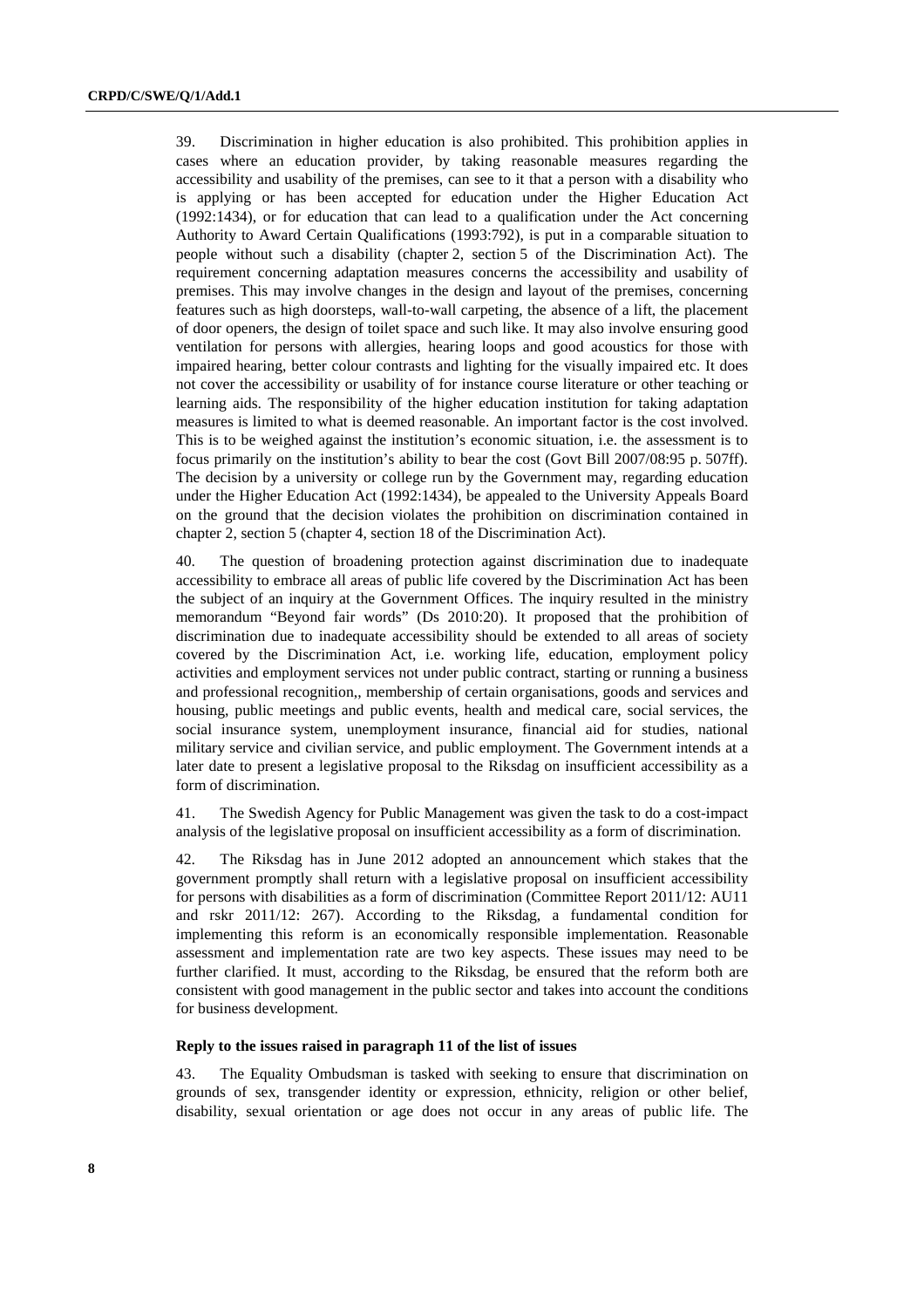Ombudsman is also required to encourage the development of equal rights and opportunities regardless of the above grounds.

44. In addition, the Ombudsman is to offer guidance and to otherwise help enable anyone subjected to discrimination to claim their rights. As part of its activities, the agency is further required to inform, educate, discuss and otherwise engage with official bodies, enterprises, individuals and organisations and to monitor both international developments and research and development work. The Ombudsman is also required to recommend legislative amendments or other anti-discrimination measures to the Government and to initiate other appropriate measures (Sections 1–3 of the Act concerning the Equality Ombudsman [2008:568]).

45. The Equality Ombudsman may bring actions alleging discrimination on behalf of a private individual who consents to such a course. The Discrimination Act covers both private and public activities. Consequently, the Ombudsman is able to represent individuals in actions brought against either private or public activities.

#### **Reply to the issues raised in paragraph 12 of the list of issues**

46. The Equality Ombudsman can represent a victim of discrimination in court but is required in the first instance to seek a settlement with the party who subjected that individual to discrimination (chapter 4, section 1 of the Discrimination Act). In 2012, the Ombudsman received 485 claims of discrimination on grounds of disability, distributed by sector as follows: Employment service etc 19, working life 87, housing 14, insurance/banking 10, health and medical care 82, membership 8, business/professional activity 3, public employment 15, restaurant/shop 20, social insurance etc 12, social services 62, education 58, other goods and services 22, other complaints under the Discrimination Act 73.

47. As of 1 January 2009, the Ombudsman has reached a settlement in 20 cases. The amount of compensation paid to the victims in these cases ranged from SEK 20 000 to 100 000. The cases covered the following areas: working life 4, education 2, health and medical care 1, goods and services 13.

48. The Ombudsman has instituted proceedings in 11 cases relating to discrimination on grounds of disability, in the following areas: working life 3, education 1, social services 1, goods and services 6.

49. In one of the cases that the Equality Ombudsman brought to trial, the court ruled that the claimant had been discriminated against. The case concerned a woman who had applied to take out a sickness insurance policy on behalf of her daughter but was turned down on the grounds that the woman was drawing a care allowance (for the care of a child with a disability). The court stated in its ruling that both mother and daughter had been disadvantaged by the insurance company's rule and ordered the company to pay them a total of SEK 150 000 in discrimination compensation.<sup>1</sup>

#### **Reply to the issues raised in paragraph 13 of the list of issues**

50. When the Committee takes a decision on an individual appeals procedure under the Optional Protocol, the Government analyses the decision in each case and decides what consequences and potential measures it entails. Hitherto, the Committee has only submitted views and recommendations in one case, which is described below.

<sup>&</sup>lt;sup>1</sup> Statistics from the Equality Ombudsman (www.do.se).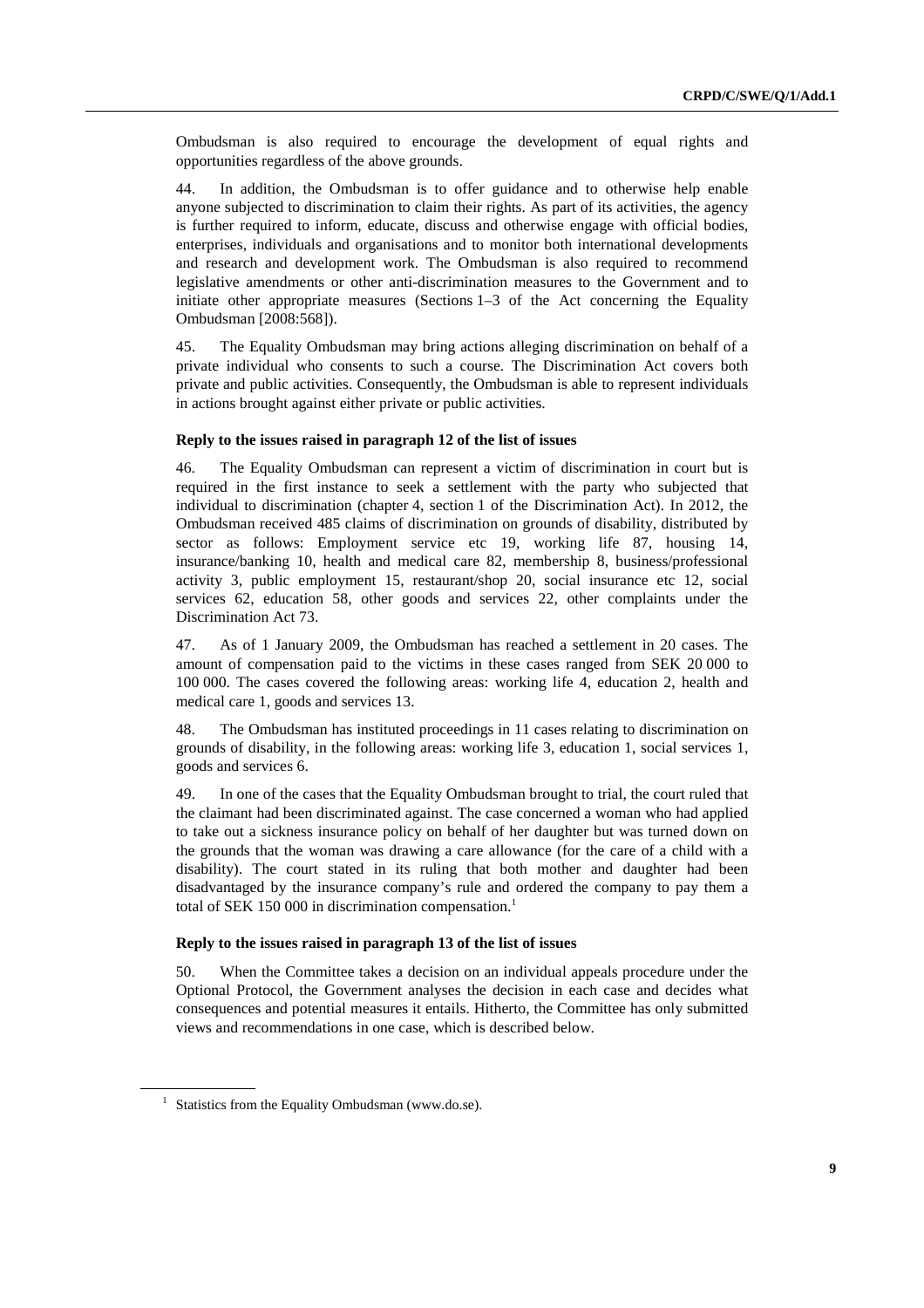51. Before Sweden acceded to the United Nations Convention, a study was made of its 50 articles and how they relate to Swedish legislation and other conditions in Sweden. The conclusion was that Swedish legislation was in line with the Convention and the Optional Protocol and that therefore no legislative changes were required, even if much remains to be done in the disability policy sphere before Sweden may be deemed to meet the obligations and requirements set out in the documents in every respect.<sup>2</sup>

52. The Committee communicated its views and comments in H.M. versus Sweden on 19 April 2012. The measures that have been taken were specified in the Government's statement of opinion to the Committee on 26 October 2012, as follows. The Government is prevented from reconsider H.M.'s planning permission application, but describes in its statement how to proceed in order to re-apply for planning permission and how to apply for a change in the local plan. In addition, the statement describes what rights the appellant has under Swedish law in terms of the fulfilment of his/her needs. The Government's position is that Swedish legislation is in line with the Convention and that no legislative changes are necessary. In the Government's view, the Planning and Building Act is not the right legislative forum for meeting the appellant's needs.

53. The Government had the Committee's recommendations translated, and the views and translated text were sent both to the appellant and to representatives of the disability organisations. The organisations have also been informed orally. The Committee's views and recommendations are further available on the Government's human rights website in accessible formats.

# **Women with disabilities (art. 6)**

# **Reply to the issues raised in paragraph 14 of the list of issues**

54. The basis for Sweden's disability policy is laid down in the national action plan "From patient to citizen" (Govt Bill 1999/2000:79). In approving the action plan, the Riksdag adopted both the objectives for disability policy and the focus of policy work in this area. In its third and final follow-up of the national action plan for disability policy (Govt Comm 2009/19:166), the Government made clear that the disability policy objectives and policy focus would remain unchanged, i.e. the aim would continue to be a socially cohesive society designed to enable people of all ages with disabilities to participate fully in community life, with the emphasis on equal living conditions for girls, boys, women and men with disabilities. As regards the focus of disability policy work, efforts will continue to be made in the future to identify and eliminate obstacles to full participation in community life for girls, boys, women and men with disabilities, to prevent and combat discrimination, and to create means and opportunities for independence and self-determination.

55. These basic principles serve to underline the importance both of participation in public life for persons with disabilities and of the gender equality requirement. Regarding the question of women and children from ethnic backgrounds other than Swedish, it is emphasised that Swedish disability policy and legislation apply to all members of society, including persons from the aforementioned backgrounds.

56. Section 14 of the Official Statistics Ordinance (2000:100) states that individually based official statistics must be disaggregated by gender unless there are special reasons to the contrary.

 $2$  Ds. 2008:23 FN:s konvention om rättigheter för personer med funktionsnedsättning.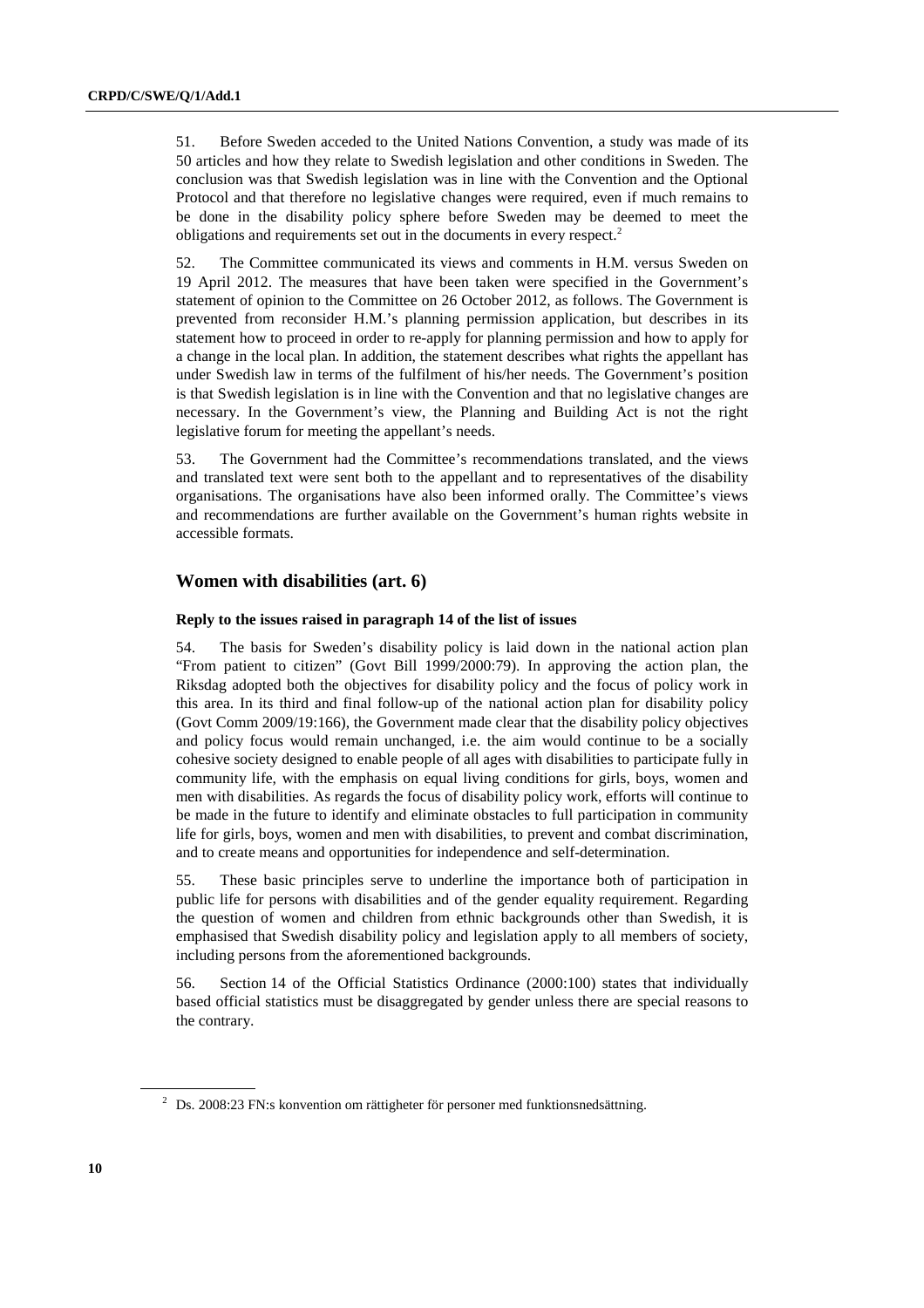# **Children with disabilities (art. 7)**

#### **Reply to the issues raised in paragraph 15 of the list of issues**

57. One of the principles in the Government's strategy to strengthen children's rights in Sweden, which was adopted by the Riksdag in 2010, is that children must be given the opportunity to express their views on matters that affect them. A study on how Swedish legislation and practice accord with the rights set out in the Convention on the Rights of the Child (Ds 2011:37) noted that the right of children, in accordance with their age and degree of maturity, to influence their situation by for instance expressing their views freely in all matters affecting them, is enshrined in the law in several areas. It also noted that this right extends to a number of different factors. These include the child's ability to form his or her own views on matters, appropriate information to facilitate this process, interaction with parents or custodians, and certain complicated and sensitive issues.

58. As of 1 January 2011, the Act concerning Support and Service for Persons with Certain Functional Impairments (1993:387) contains a provision stipulating that when a child is the subject of a particular measure, that child is to be provided with relevant information and the opportunity to express his or her own views, which are to be given due weight in accordance with the child's age and maturity.

59. Children with disabilities are though seldom given the opportunity to express their views in for example the planning, preparation or follow-up of activities in support of their development, well-being and day-to-day lives. If they are to exercise this right, children should be offered information and dialogue concerning support measures adapted to their specific disability, age and needs. Handisam has been assigned by the Government – in cooperation with the Swedish Association of Local Authorities and Regions and in consultation with the Ombudsman for Children in Sweden – to gather experience and disseminate information about methods and strategies for how children and young people with disabilities might best influence decisions affecting them. A report on this mandate was presented in November 2012.

60. The Ombudsman for Children in Sweden is a government agency tasked with representing children with regard to their rights and interests on the basis of the United Nations Convention on the Rights of the Child (CRC). The Ombudsman monitors compliance with the CRC in society and pushes for its implementation in Sweden's municipalities, county councils/regions and government agencies. One of the agency's tasks is to draw attention to shortcomings in the way the CRC is applied in Sweden and to propose changes to laws and ordinances. The Ombudsman reports to the Government each year. These reports include analyses and recommended improvements for children. In addition, the ombudsman is required by law to provide information and build opinion on issues relevant to children's rights and interests. The Ombudsman engages in regular dialogues with children, particularly those in vulnerable situations, to learn about their situation and to obtain their opinions on relevant issues. Since the duty of the Ombudsman is to represent all children, this includes children with disabilities.

61. The Ombudsman for Children in Sweden has an important role informing children and young person's about their rights. At the government's request information materials about such rights has been produced. These include a publication entitled "I Want to Say Something!" that targets children and young people in three different age groups and which includes a guide for use in school tuition or in other contexts of a similar kind. The Ombudsman has also been tasked by the Government with developing a child-friendly version of the CRC. Both this version and the CRC in its entirety have been translated into the country's minority languages and are also available to children with various disabilities.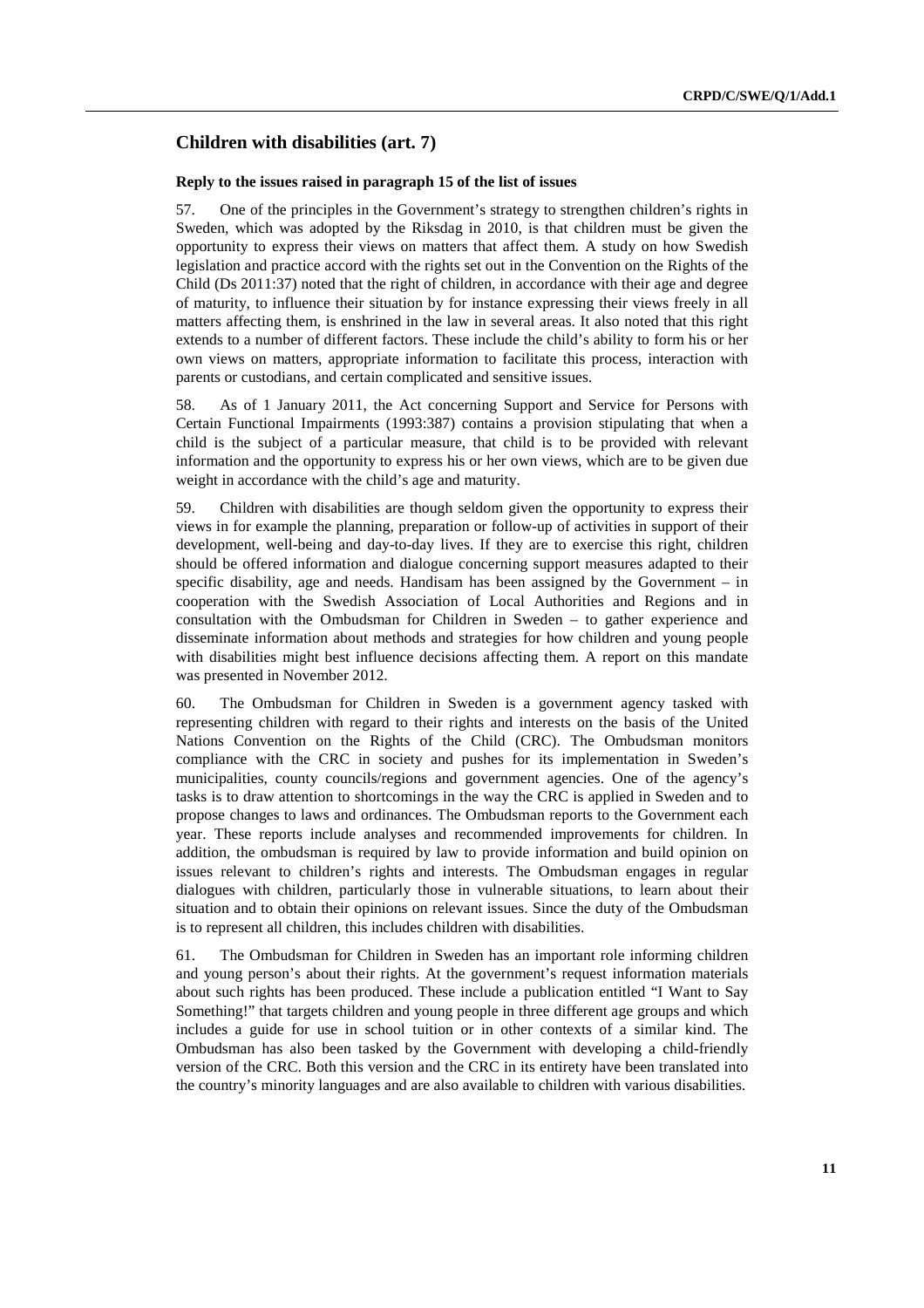# **Awareness-Raising (art. 8)**

#### **Reply to the issues raised in paragraph 16 of the list of issues**

62. It is vital to ensure that a disability perspective is present in all public programmes seeking to change negative attitudes towards persons with disabilities. This helps create a situation in which all citizens can be respected as fully fledged members of the community capable of enjoying human rights regardless of functional capacity. The information activities and campaigns undertaken to this end are being directed both at political representatives and officials and at the general public.

63. The Public Employment Service is running a campaign entitled "See the Strengths!" that encourage employers to focus on people's abilities and skills rather than on obstacles and disabilities. It is also informing employers, persons with disabilities and other relevant parties about the support it can give employees with disabilities and reduced work capacity.

64. Handisam is running an information campaign in close cooperation with the National Collaboration for Improved Mental Health, the object of which is to raise awareness about persons with mental disabilities and thereby reduce prejudice and negative attitudes. This campaign encompasses a wide range of informational activities. Evaluations have shown that the general public has become more favourably disposed to people with mental disabilities as a result of this campaign. The use of "ambassadors" with their own experience of mental disability has proved a successful approach. As in all communication, it is important to strike a balance in the message being put across so that there is no risk of arriving at a "victim perspective" as opposed to a rights perspective.

# **Accessibility (art. 9)**

#### **Reply to the issues raised in paragraph 17 of the list of issues**

65. The Discrimination Act (2006:567) offers protection against discrimination due to inadequate accessibility. Its provisions require employers and providers of higher education to take reasonable support and adaption measures concerning premises of accessibility (see reply to the issue raised in paragraph 10 of the list of issues).

66. Detailed rules concerning accessibility in the built environment, both in relation to new building projects and reconstruction, are set out in the Planning and Building Act (2010:900, PBL). Under this law, the building must be accessible and usable for persons with limited mobility or orientation capacity. Also, easily eliminated obstacles are to be removed so as to improve accessibility both in premises to which the public has access and in public spaces.

67. A new Planning and Building Act entered into force in May 2011, requiring municipal planning and building committees to consider a building's accessibility and usability for persons with limited mobility or orientation capacity when considering the planning permission application. Previously, planning permission could be granted despite the fact that a building did not meet the basic accessibility requirements. The legislative changes mean that deficiencies are more likely to be observed at an early stage, which could reasonably be expected to improve compliance with the law. As before, however, responsibility for ensuring that the building is erected in accordance with the accessibility requirements still lies with the building contractor.

68. In connection with the introduction of the new Planning and Building Act, the Government adopted a new Planning and Building Ordinance (2011:338). Under this ordinance, county administrative boards are to monitor the extent to which the new act and its provisions are being implemented by the municipal planning and building committees.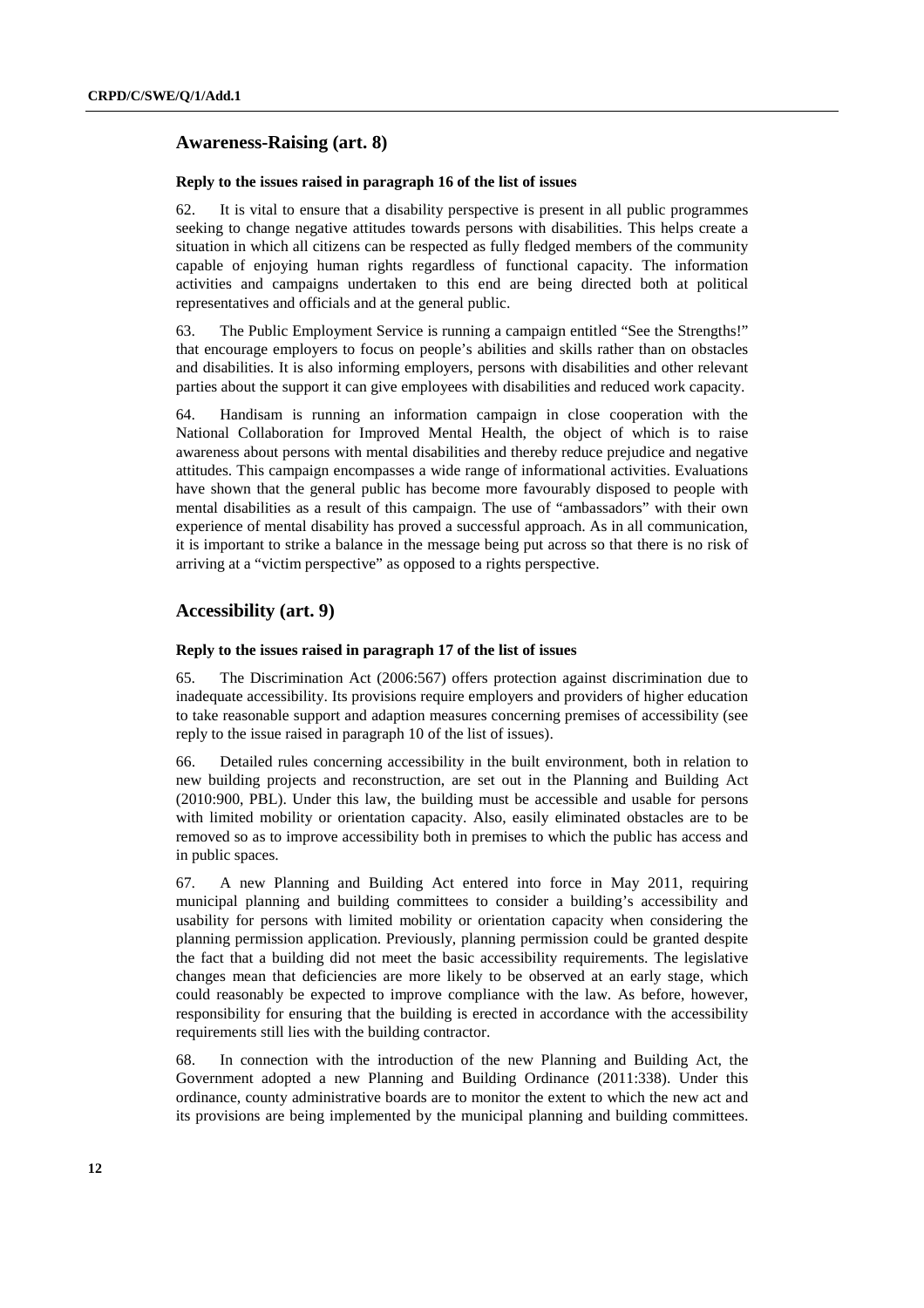Where necessary, the county administrative boards and the National Board of Housing, Building and Planning are to offer the committees guidance and support. The National Board of Housing, Building and Planning is also to follow up, analyse and regularly summarise the experience gained from implementation of the Planning and Building Act and its attendant provisions. The agency's findings are to be reported to the Government.

69. To facilitate the introduction of this new legislation, the Government appointed a special committee, "The New Planning and Building Act – The Right Way" (M2010:01). Its task was to organise and implement training and skills enhancement programmes focusing on the new law and targeting municipalities, county administrative boards and national agencies. The committee delivered its final report in December 2012.

70. In 2012, a new Swedish Public Transport Act (2010:1065) came into force, regulating among other matters the responsibilities of municipalities and county councils for regional public transport. This type of transport accounts for the overwhelming bulk of all public transport in Sweden. The law includes a provision stating that regional public transport authorities are to draw up goals and measures with a specific time frame for adapting public transport to the needs of persons with disabilities. In addition, they are to specify in their transport provision programmes the lines and interchanges that are fully accessible to all travellers, including persons with disabilities. A national agency is authorised to oversee compliance with the provisions of the law.

71. The same regional authorities are responsible for concluding agreements on public transport. These agreements set out the requirements to be met by the public transport companies. As a rule, they contain provisions requiring vehicles used for public transport to be adapted for persons with disabilities.

72. Sweden has guidelines on internet accessibility. Entitled "Guidance for Web Development", they have been produced by the eGovernment Delegation and are directed at official bodies. Their general recommendation is that development should be based on WCAG 2.0, level AA. WCAG stands for Web Content Accessibility Guidelines and in turn contains a wide array of recommendations as to how web content can be made more accessible. By following these recommendations, designers can make web pages more accessible to people with disabilities of various kinds.

73. The Government's Strategy for the Implementation of Disability Policy, includes a mandate requiring the Swedish Legal, Financial and Administrative Services Agency to develop – within the framework of procurement support and in cooperation with both the Competition Authority and Handisam – a guide designed to ensure that both procurements and contract call-offs are conducted in such a way that they guarantee usability and accessibility for all citizens, whatever their functional capacity. The National Procurement Services at the Swedish Legal, Financial and Administrative Services Agency has been tasked with actively encouraging, in the course of 2011–2016, the development of more IT solutions of a general nature that can be used by as many citizens as possible, regardless of functional capacity. In addition, the agency is to encourage the development of a system of procurement requirements designed to give purchasers a closer understanding of concepts such as usability and accessibility. The resultant system is to be along the same lines as the one for setting green procurement criteria developed by the Swedish Environmental Management Council. The 2010 Procurement Inquiry proposed in its report "Good Business – A strategy for sustainable public procurement" (SOU 2013:12) that a national criteria-setting programme for the social welfare field be developed as soon as possible, similar to the one developed in the environmental field. This report is currently being processed at the Government Offices. In addition, the new EU directives governing public procurement contain provisions relating to accessibility. Work is under way in Sweden to implement these directives. The EU directives are to be implemented in Swedish legislation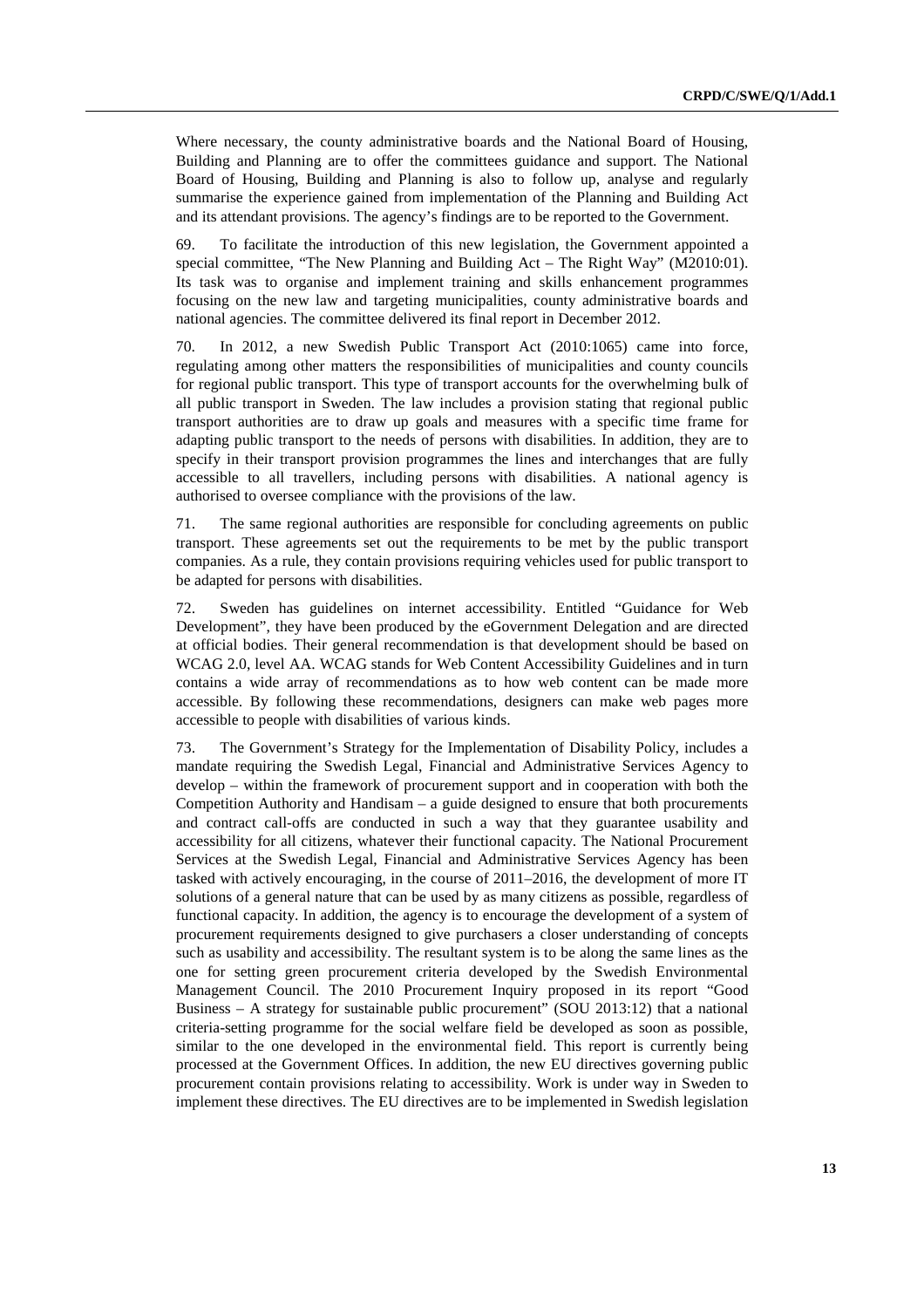within two years of their entering the EU-legislation, which is expected to occur in early 2014.

# **Equal recognition before the law (art. 12)**

## **Reply to the issues raised in paragraph 18 of the list of issues**

74. Declarations of incapacity are no longer a legal institution in Sweden, having been abolished in 1989.

75. Swedish law has two institutions relating to the kind of substituted decision-making mentioned in the list of issues: administrators and deputies. Deputyship is the less intrusive of the two, and is generally based on the consent of the individual. An administrator has greater powers than a deputy. Decisions to place an individual under deputyship or administratorship are taken by a court of law. Besides these rules, individuals of full legal competence are always permitted to grant another person power of attorney to assist them with their personal affairs, financial or otherwise.

76. The basic rule when choosing between a deputy and an administrator is that whichever is the least intrusive to the individual should be appointed. Also, the measures taken must be adapted to the needs of the individual in each case. An administratorship, for instance, may be restricted to only certain specific tasks or to a certain share of property.

77. A deputy may be appointed in the case of individuals who, due to illness, mental disturbance, debilitated health or a similar condition need help in claiming their rights, managing their property or looking after their person (chapter 11, section 4 of the Act on The Children and Parents Code).

78. An administrator may be appointed in the case of individuals who, due to illness, mental disturbance, debilitated health or a similar condition are not in a fit state to care for themselves or their property (chapter 11, section 7 of the Act on The Children and Parents Code). An administrator may not be appointed, however, if it is deemed sufficient that the individual is being assisted by a deputy or in some other less intrusive manner, e.g. by a relative or an authorised legal representative. The individual may no longer take decisions on matters that fall under the administratorship but otherwise retains the right to decide over his or her personal affairs.

79. If a deputy or an administrator is no longer needed, the deputyship or administratorship is to be terminated (chapter 11, section of the Act on The Children and Parents Code).

#### **Reply to the issues raised in paragraph 19 of the list of issues**

80. See reply to the issue raised in paragraph 18 of the list of issues.

### **Access to justice (art. 13)**

### **Reply to the issues raised in paragraph 20 of the list of issues**

81. The rule requiring government authorities to make active efforts to ensure that their premises, information and activities are accessible has been in place since 2001.<sup>3</sup> In introducing the rule, the Government asserted that the authorities must strive in particular to

 $3$  Ordinance (2001:526) concerning the responsibility of central government authorities to implement disability policy.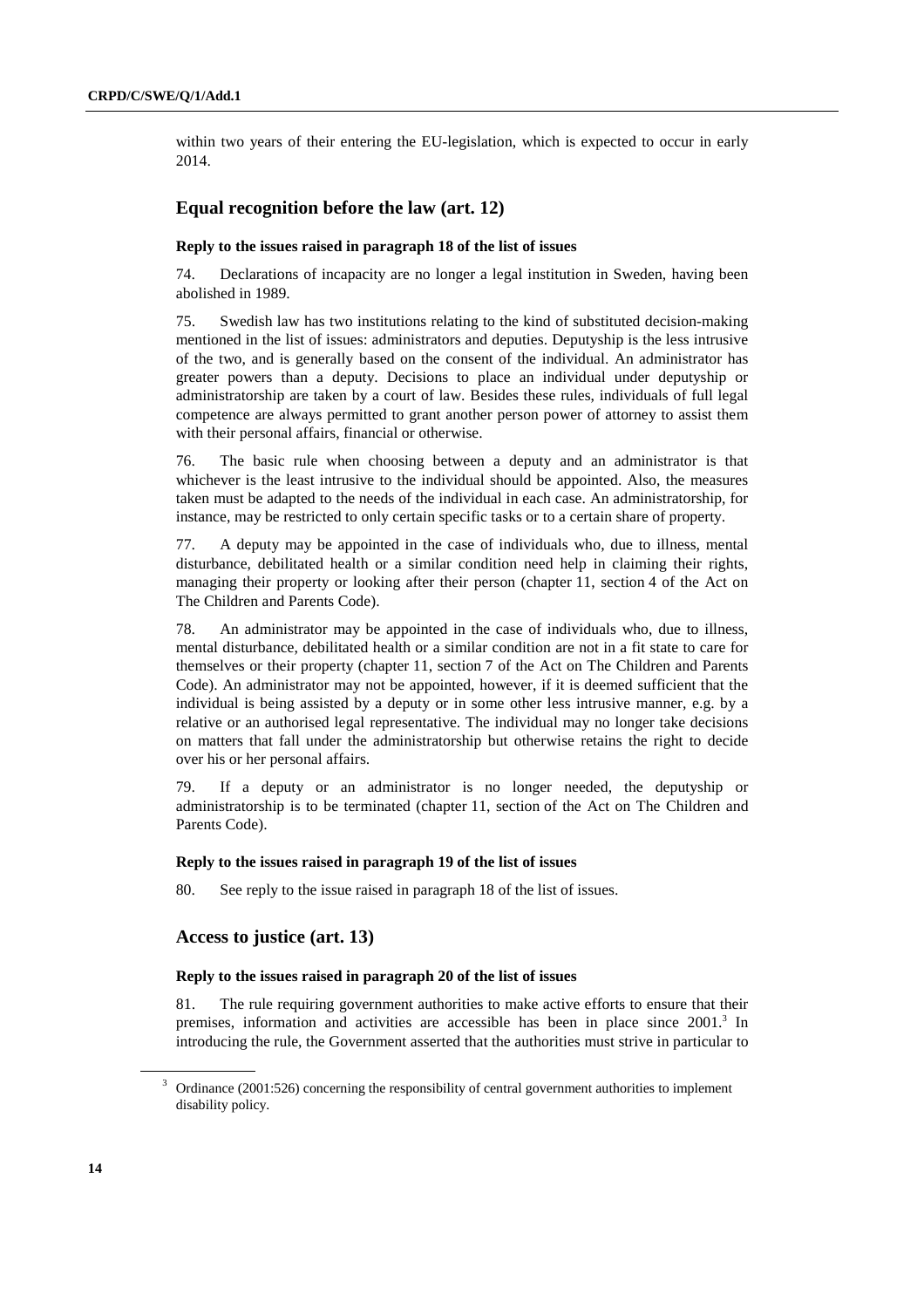ensure that all citizens, regardless of capacity, can visit them, can access their information and can work on their premises.

82. This concerns everything from being able to enter public offices to the presence of allergenic plants on the premises and the presence of auditory assistive technology. A report from Handisam (see footnote 2) shows that accessibility in courts is improving, although progress has been slow. According to the National Courts Administration, an etraining course will be launched in late 2013 entitled "Courts Are For Everyone", and one of the subjects will be the design of premises.

83. The agency has posted information on its website<sup>4</sup> describing what technological aids are available in Swedish courtrooms. Besides video conference equipment there may for instance be auditory aids in the form of sound improvement devices, earbuds and earphones.

84. If, due to a hearing or speech impediment, someone needs an interpreter, e.g. a sign language interpreter, courts may engage such a person under chapter 5, section 6, third paragraph of the Swedish Code of Judicial Procedure. Where criminal cases are involved, this procedure is mandatory, under the same provision.

85. The Swedish Crime Victim Compensation and Support Authority provides the information material available to victims in alternative formats.

### **Reply to the issues raised in paragraph 21 of the list of issues**

86. There are no formal obstacles to a person with a disability becoming a juror or laymen. Besides the requirement that the person concerned must be a Swedish citizen and must not have an administrator, Swedish law<sup>5</sup> prescribes that only persons who are suitable for the assignment in terms of their judgement, independence, obedience to the law and other circumstances may be appointed as laymen or jurors. Laymen and jurors are chosen by the municipal or county council and it is these bodies that assess suitability in each individual case.

# **Liberty and security of the persons (art. 14)**

# **Reply to the issues raised in paragraph 22 of the list of issues**

87. Generally speaking, courts make no distinction between persons with disabilities and persons without when deciding sanctions. Penalties are determined within the relevant scale of punishments in accordance with the penal value of the offence in question (chapter 29, section 1 of the Swedish Penal Code). In assessing penal value, however, courts may consider it a mitigating circumstance if for instance the accused, in consequence of a serious mental disturbance or emotional excitement, or for some other cause, had a markedly diminished capacity to control his or her actions or appreciate their consequences (chapter 29, section 3 of the Swedish Penal Code).

88. In cases where a person has committed an offence under the influence of a serious mental disturbance, a court may decide to impose a sanction other than imprisonment, and has the option of committing that person to forensic psychiatric care (chapter 31, section 3 of the Swedish Penal Code). Such committals do not have a fixed time frame. Instead, the care is to cease as soon as the person concerned is deemed to no longer be suffering from a

<sup>4</sup> http://np.netpublicator.com/netpublication/n88951365.

<sup>&</sup>lt;sup>5</sup> Chapter 4, Section 6, third paragraph of the Swedish Code of Judicial Procedure and Section 20, fourth paragraph of the Administrative Court Act (1971:289).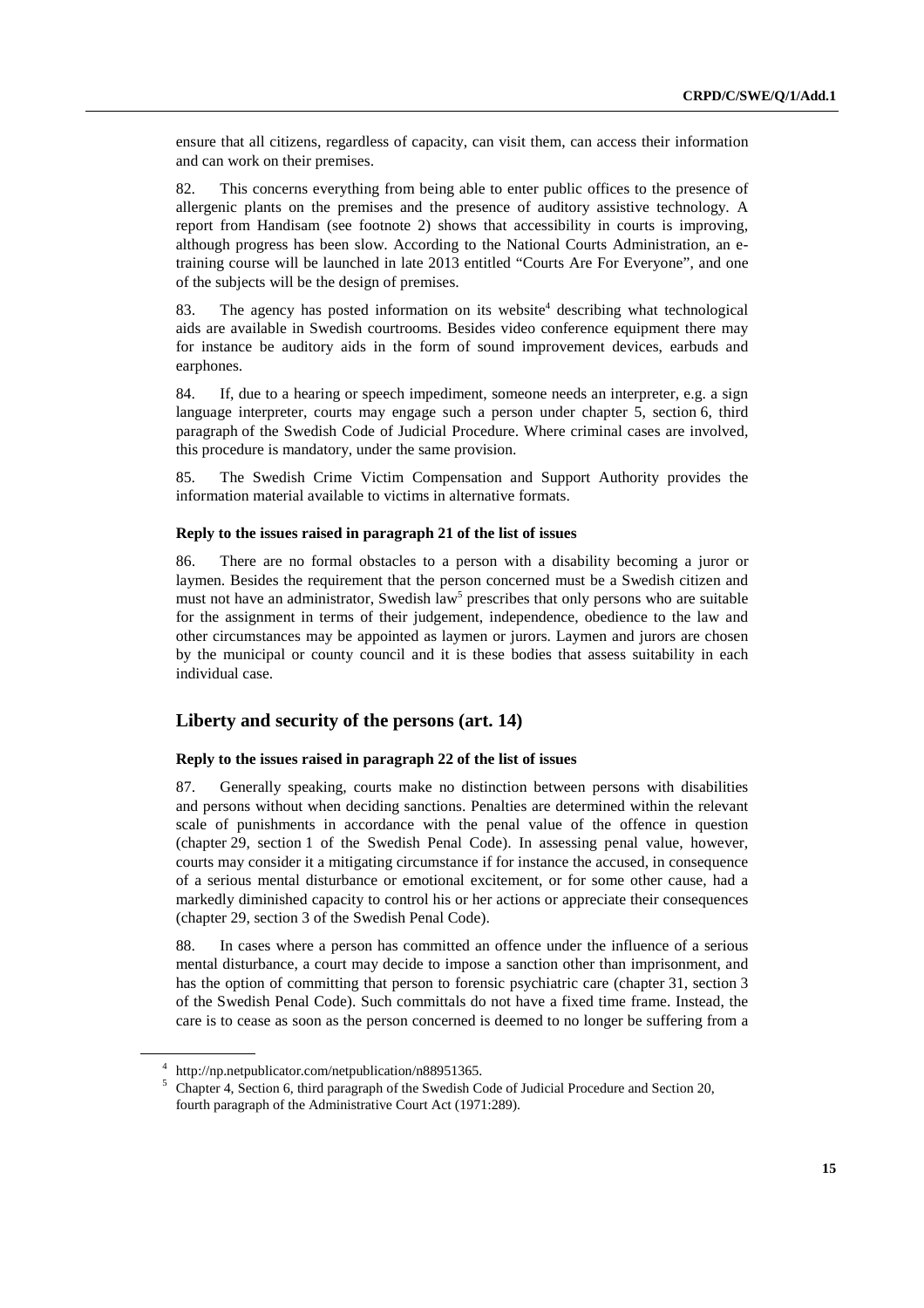serious mental disturbance, or when it is no longer necessary, taking into account his or her mental state and personal situation as a whole, to keep that person in compulsory mental care (section 13 of the Forensic Mental Care Act [1991:1129]).

89. Thus the length of time a person is committed to forensic mental care is not linked to the scale of punishments for the offence but to that person's mental state. This means that an inmate can in some cases remain in care for a shorter period and in others for a longer period than would have been the case if he or she had been sentenced to imprisonment for the crime in question.

### **Reply to the issues raised in paragraph 23 of the list of issues**

90. Under Swedish law, no sanction may be imposed upon a person for a crime committed before he or she attains the age of fifteen (chapter 1, section 6 of the Swedish Penal Code). If a crime has been committed by a person under eighteen, the court may order imprisonment only if there are extraordinary reasons for doing so (chapter 30, section 5 of the Swedish Penal Code). Should the court find that such reasons exist and that the penalty should be imprisonment, the person is to be sentenced to closed juvenile care instead (chapter 30, section 5 of the Swedish Penal Code). However, this does not apply if, considering the age of the defendant when charges are brought, or some other circumstance, there are special reasons for refraining from such a course. Closed juvenile care is to be provided at special youth homes (section 1 of the Act on enforcement of institutional care of a minor [1998:603]).

91. Persons under the age of eighteen sentenced to imprisonment may not be placed together with prisoners aged 18 or over unless this is deemed to be in their best interests (chapter 2, section of the Act on Imprisonment [2010:610]). The same applies in the case of a person under eighteen who is remanded in custody (chapter 2, section 3 of the Act on Detention [2010:611]).

92. If a person under the age of eighteen is sentenced to forensic mental care, the same rules apply regarding treatment, where relevant, as for other forms of compulsory mental care. There is nothing in Swedish legislation to explicitly prevent children and adults from being given compulsory mental care in the same care unit.

93. The report of the Psychiatry Act Inquiry (SOU 2012:17) contains a proposal for a new Compulsory Mental Care Act (incorporating compulsory care that under current law is provided in the form of forensic mental care). The proposed new law contains a provision stating that children and adults are to be given care separately, except where it is in the best interests of the child to do otherwise (chapter 5, section 2). The proposals in the report are being processed at the Government Offices.

94. Under Swedish law, a young person under 18, and in some cases young people under 20, can be taken into compulsory institutional care. The grounds for disposal may be insufficient home conditions or destructive behaviour (2 and 3 § § LVU). If care can be carried out voluntarily in accordance with the Social Services Act (SoL) the LVU doesn't apply (chapter 6. SoL). Under SoL and LVU children and young people can be placed with a foster family or in a foster home", in a care home or housing (HVB) or at a youth detention. By regulations issued by The National Board of Health and Welfare follow that people who have different basic problems or significantly differ in age and maturity should not normally be cared for or treated together in a care home or an accommodation. It is particularly important that the difference in age and maturity of the children are not too extensive (chapter 1 SOSFS 2003:20). Usually younger children and young people are placed in foster homes. On the special youth homes children and young people are placed taking age and problems (health needs) into account. There are no explicit rules or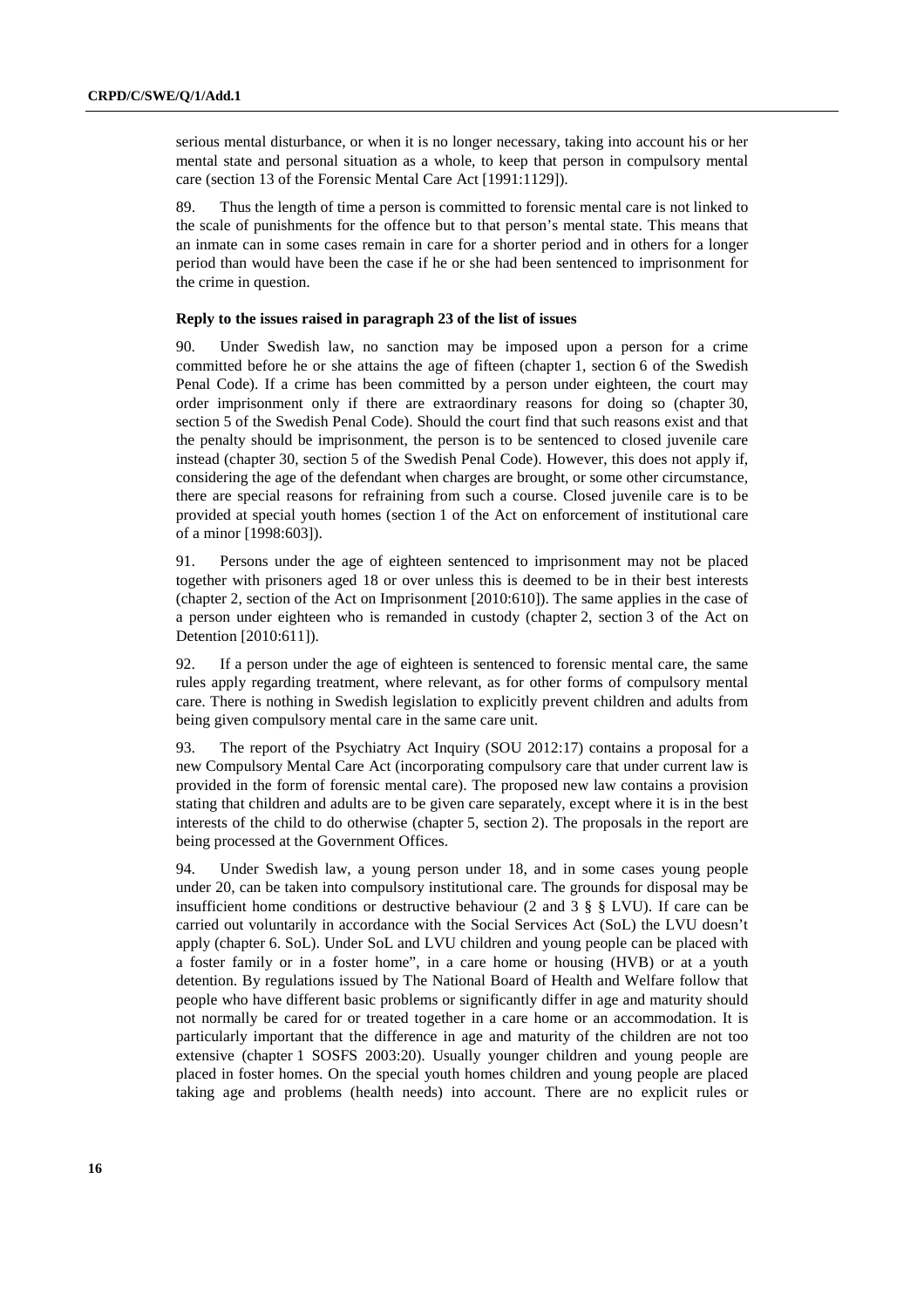guidelines that prohibit persons under eighteen to get care together with people over eighteen in family homes, foster homes and youth detention.

95. If it is necessary to prepare or implement the enforcement of a decision on rejection or expulsion, children can in some cases be detained under the Aliens Act (2005:716). A decision on detention can't be made if it means that the child will be separated from both its guardians. Children without guardian can only be detained if there are exceptional reasons. A child cannot be detained longer than 72 hours or additional 72 hours if there are exceptional reasons. Children who are detained stay in rooms that are specially adapted for children and families. The facilities have staff with special children's skills. Children who are detained should never be placed in custody or in prisons.

#### **Reply to the issues raised in paragraph 24 of the list of issues**

96. Issues relating to professional ethics and human rights training are included in the two-year basic police training programme. A proper awareness of rights and freedoms is deemed crucial to the task of guaranteeing respect for the rights of all. Human rights issues are to be found in various connections, such as legal and psychological contexts, selfdefence and the use of force.

97. During the first term of basic training, the emphasis is on the role, function, purpose and community mandate of the police. In this connection, international conventions such as the United Nations Convention on the Rights of Persons with Disabilities are of paramount importance. The training also encompasses the International Convention against Torture and other Cruel, Inhuman and Degrading Treatment or Punishment, and Swedish legislation such as the Instrument of Government (the prohibition of corporal punishment and torture).

98. Another area covered in the training programme is the treatment of persons who have been deprived of their liberty, the rights of those held in detention and the care of detained persons during their time in police custody. The importance of thorough, systematic body searches aimed at minimising the risk of suicide in police custody is emphasised. During their training, police cadets learn how to handle situations involving mental illness in general and suicidal situations in particular. The training is based on theoretical studies encompassing types of treatment, arrests and suicide prevention. The study forms include lectures, seminars and exercises.

#### **Reply to the issues raised in paragraph 25 of the list of issues**

99. Under Swedish law, prosecutors are obliged to prosecute offences falling within the domain of public prosecution, which means it is not possible to refrain from prosecuting an offence on the grounds that the suspected perpetrator has a disability (chapter 20, section 6 of the Swedish Code of Judicial Procedure). In certain circumstances, however, a prosecutor may waive prosecution if psychiatric care or special care in accordance with the Act on Support and Service for Certain Persons with Functional Impairments (1993:387) is rendered.

100. Also under Swedish legislation, a public defence counsel is to be appointed if for instance there are special reasons relating to the personal circumstances of the suspect (chapter 21, section 3 a, of the Swedish Code of Judicial Procedure). This may for instance involve a mental or serious physical illness, impaired vision or hearing, or some other serious disability. In such cases, a suspect may be granted the right to a public defence counsel even when the offence is of a less serious nature.

### **Reply to the issues raised in paragraph 26 of the list of issues**

101. The basis for a committal under the Compulsory Mental Care Act (1991:1128) is that the person concerned has a serious mental disturbance, is in need of care and refuses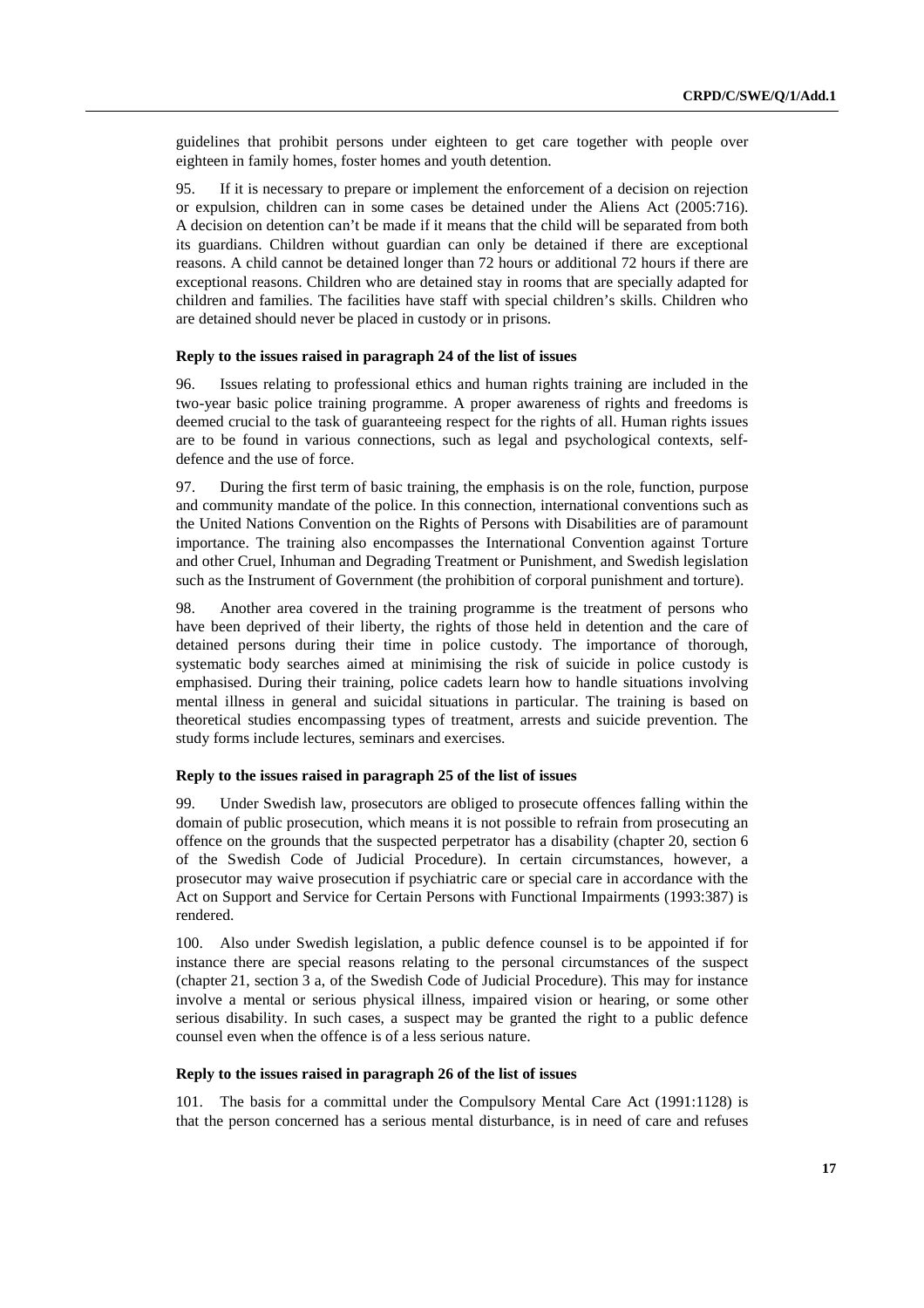such care. When assessing care needs, consideration must be given to whether as a result of his or her mental disturbance the person represents a threat to someone else's personal safety or physical or mental health. The aim of compulsory care is to enable the patient to voluntarily accept the care and support that he or she needs (section 2 of the Compulsory Mental Care Act).

102. Under the law, coercive measures may only be used in treatment if they are reasonably proportionate to the purpose of the measure. If less intrusive measures are available, these are to be used instead. Also, coercion is to be used as leniently as possible and with the utmost consideration towards the patient (section 2 a). If a senior consultant judges that the care should be continued beyond four weeks after committal, he or she must apply to the administrative court for such an extension. If the administrative courts grant the application, care may be provided for a maximum of four months. Thereafter, on application from the senior consultant, the court may grant extensions of the care for a maximum of six months at a time (section 9).

103. A patient receiving care under the Compulsory Mental Care Act has the right to a support person (section 30). This person is to assist the patient in personal matters for as long as the compulsory care lasts. Under section 32 of the Compulsory Mental Care Act, a patient may appeal against the decision of the senior consultant to commit him or her to compulsory care. An appeal is to be interpreted as a request that the compulsory care order be revoked.

104. The supervisory body, The Health and Social Care Inspectorate, has an important duty to prevent malpractice. Since 2008, the Government has been financing a national programme to improve compulsory mental care, the aim being to reduce the number of coercive measures and improve the patients' experience of the care provided.

# **Freedom from torture or cruel, inhumane or degrading treatment (art. 15)**

#### **Reply to the issues raised in paragraph 27 of the list of issues**

105. The doctor responsible for a patient is responsible for the treatment registered in that individual's journal and reported in the National Patient Register. The Health and Social Care Inspectorate has supervisory responsibility for all health and medical care activities.

106. There are no specific data on how many times Electroconvulsive therapy treatment (ECT) was applied between 2009 and 2012. One of the reasons is that only treatment by doctors is reported to the register and the treatment can also be provided by nurses.

107. In 2010, an in-depth study was carried out in which questionnaires were added to the National Patient Register in order to obtain a more reliable figure. During that particular year, ECT was administered a total of 39 591 times. In practice, it is not possible to apply this therapy against the wishes of the individual since the preparations require his or her participation.

108. The Government has assigned the National Board of Health and Welfare to review the National Patient Register so that treatment provided by professional categories other than doctors may be included as well.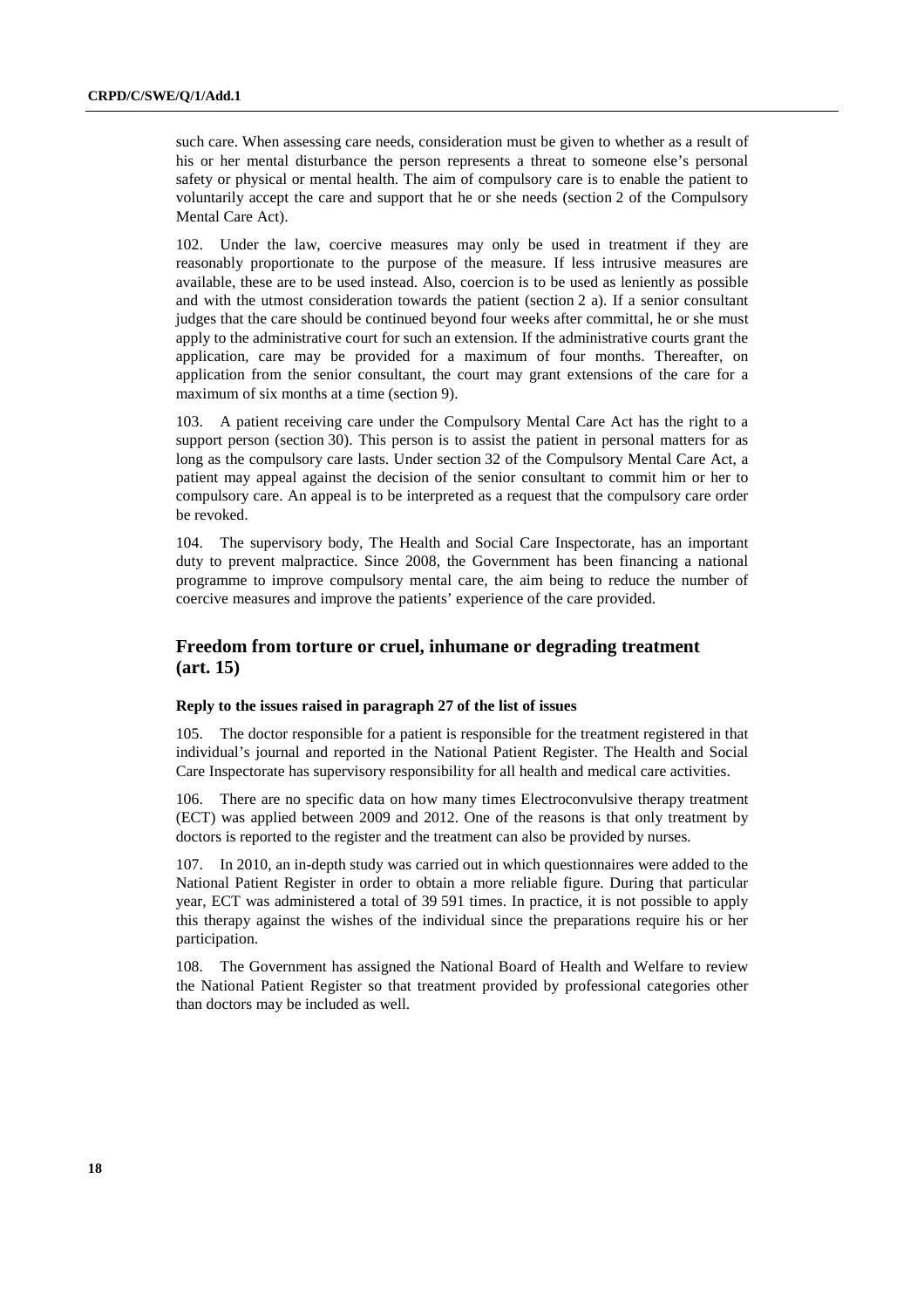# **Freedom from Exploitation, Violence and Abuse (art. 16)**

#### **Reply to the issues raised in paragraph 28 of the list of issues**

109. The Social Services Act (2001:453) chapter 5, section 11, prescribes that social welfare boards (in the municipalities) must seek to ensure that the victims of crime and their families receive support and help. The Social welfare boards shall specially consider that women who are or have been victims of domestic violence or other abuse by someone closely related may be in need of support and help to change their situation. The boards are responsible for that children who are victims of crime and their families get the support and help they need. The boards shall also pay particular attention to children who have witnessed domestic violence or other abuse and be responsible for helping the children to receive the support and help they need. The Social Services Act also prescribes that social welfare boards must seek to ensure that children and young people grow up in good, secure relationships. The boards are tasked with encouraging personal development and beneficial physical and social development for children and young persons. Under section 1 a of the act, in matters relating to children who are suffering neglect or mistreatment or who are at risk of neglect or mistreatment, the social welfare board is required to cooperate with social bodies, organisations and others concerned. section 2 of the Care of Young Persons (Special Provisions) Act (1990:52), prescribes that a care order should be issued if, due to physical or mental abuse, improper exploitation, deficiencies of care or some other circumstance in the home, there is a palpable risk of detriment to the young person's health or development.

110. There is no continuous registration in Sweden of crime victims with disabilities, which means the statistics on this group are deficient. But the Government is making extensive efforts to combat violence against women in various ways and to develop support for those subjected to it. Resources are allocated every year for the purpose of improving the quality of support to women exposed to violence. Special attention is given in this area to particularly vulnerable groups of women, such as women with disabilities. At the Government's request, the National Board of Health and Welfare has produced training material about violence against women with disabilities, entitled "Seldom Seen". This material targets the municipalities and other actors engaged in providing social services, such as women's emergency shelters. The Government intends to continue pressing ahead with this issue in various ways. In the spring of 2013, a national coordinator against violence in close relationships (intimate partner violence) was appointed. The coordinator's mandate emphasises the importance of learning more both about exposure to violence among people who are particularly vulnerable and about the special needs this group may have. A report on this assignment is due on 30 June 2014.

111. The National Centre for Knowledge on Men's Violence Against Women is a knowledge and resources centre at Uppsala University. It possesses a government mandate to raise awareness at national level about men's violence against women and to develop methods for looking after women exposed to violence. The mandate also includes efforts to develop methodology, information, training, data gathering and research. The centre's target groups include women with disabilities.

112. Besides these tasks, the Government is launching fresh initiatives in following up the action plan to combat men's violence against women, violence and oppression in the name of honour and violence in same-sex relationships. These initiatives focus on all women exposed to violence, including women with disabilities, and include measures such as continuing to encourage the development of the social services' activities on behalf both of women exposed to violence and of children who witness violence, conducting an information campaign to reduce the number of unreported cases, analysing accessibility to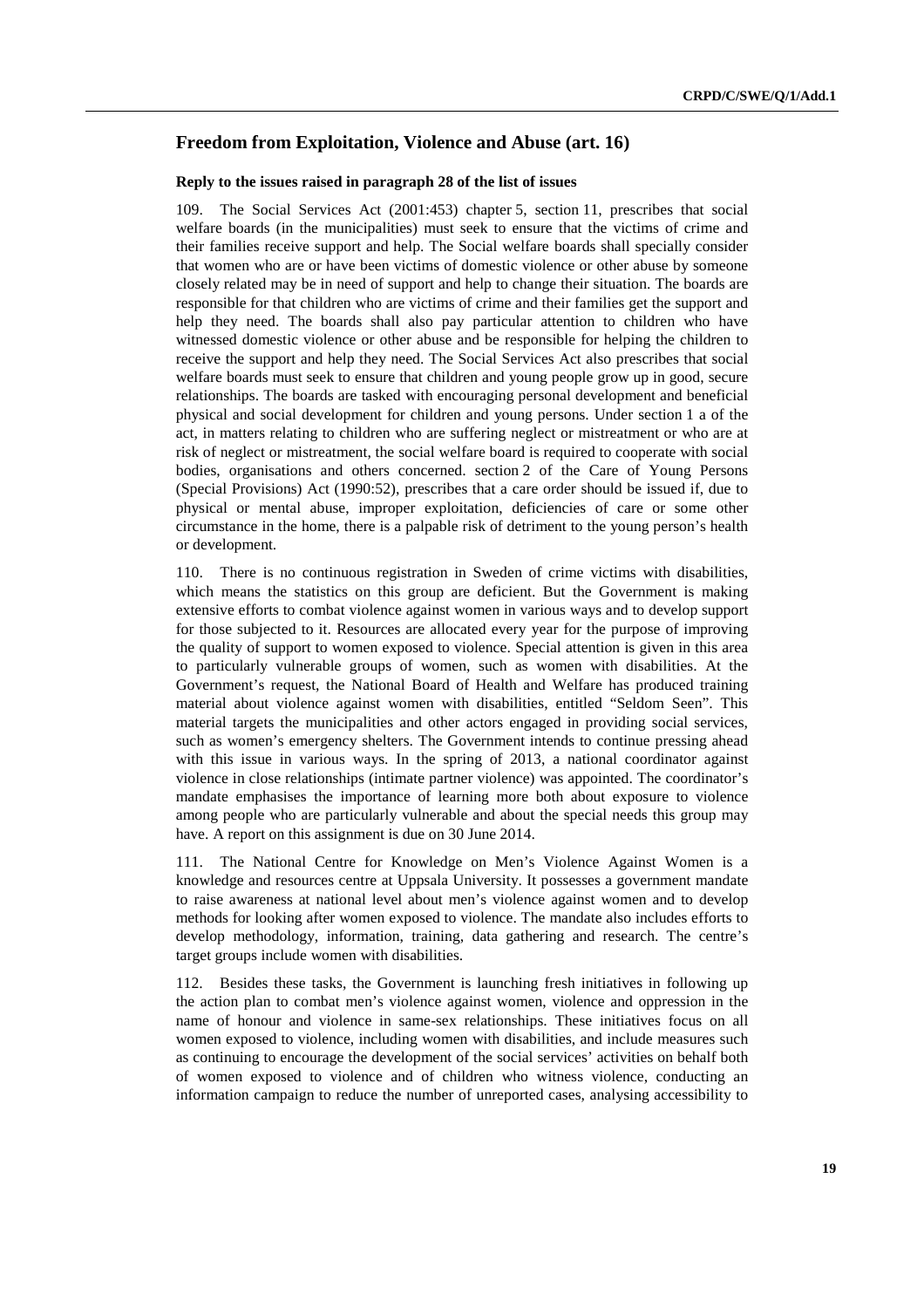sheltered housing, and making the national telephone support line (Kvinnofridslinjen) available to greater numbers of people.

113. Prevention of abuse and violence against persons with disability is included in the overall prevention of abuse and violence. Recently, the police carried out a national information campaign to inform about domestic violence. The Swedish police have invested in training on treatment of people that have experienced violence and abuse. The staff who interview persons with disabilities have in general received six months training in investigation and six months training in interviewing. Both these courses include consideration of abuse and violence against persons with disabilities.

114. Under the Government's Strategy for the Implementation of Disability Policy, the competence of government agencies in the justice sector regarding the circumstances and needs of persons with disabilities is to be strengthened further. This means, for instance, greater accessibility for and better personal treatment of crime victims with disabilities. Under the agreement reached with the Swedish Association of Local Authorities and Regions on evidence-based practice, the Government is strengthening the social services' opportunities and capacity for gathering and applying relevant knowledge on the subject of persons with disabilities.

# **Living independently and being included in the community (art. 19)**

#### **Reply to the issues raised in paragraph 29 of the list of issues**

115. Under the Act (1993:387) concerning Support and Service for Persons with Certain Functional Impairments (LSS), activities are to promote equality of living conditions and full participation in the life of the community. The objective is to enable this group of individuals to live as others do. Section 6 of the act states that the activities concerned shall be based on respect for the individual's right to self-determination and privacy. As far as possible, the person concerned is to be given the opportunity to influence and jointly determine the measures to be provided.

116. Under chapter 5, section 7 of the Social Services Act (2001:453), the social welfare board is to endeavour to ensure that persons who, for physical, mental or other reasons, encounter difficulties in their everyday lives, are enabled to participate in the life of the community and to live as others do. Under chapter 1, section 1 of the act, public social services are to promote equality of living conditions and active participation in the life of the community.

117. Persons with disabilities who have support and service contribution under SoL and/or LSS are eligible to move to other municipalities. According to section 16 LSS, should the municipality at request from the individual communicate an advance notice about the right to measures in the new municipality. SoL regulates the right to move in chapter 2 a. sections 8 and 9.

| Year | No. of persons | Hours/week/person | Women | Men |
|------|----------------|-------------------|-------|-----|
| 2008 | 15 500         | 108               | 107   | 110 |
| 2009 | 15 900         | 111               | 109   | 112 |
| 2010 | 16 000         | 113               | 112   | 114 |
| 2011 | 16 000         | 116               | 115   | 117 |
| 2012 | 16 000         | 118               | 117   | 120 |

 **Development in the number of persons receiving assistance benefit (2008-2012), under the Social insurance code**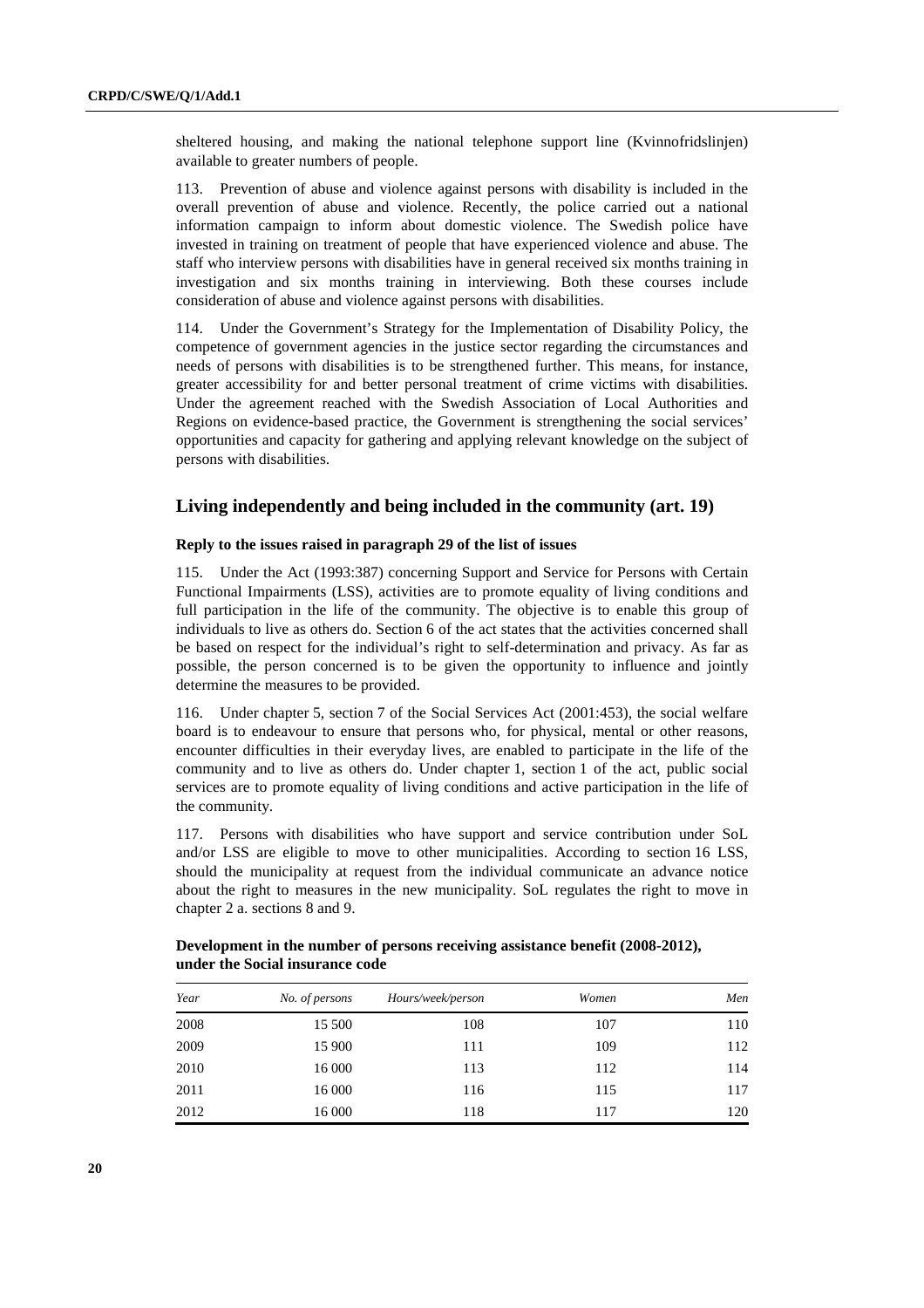118. As the above table shows, the numbers receiving assistance benefit increased between 2006 and 2010, but then levelled out at 16 000.

119. In the age group 0–59 years, it is primarily the category 1 group in the LSS (persons with intellectual disabilities, autism or autism-like conditions) who have accounted for the increase in assistance benefit over the past 10 years – by about 2 200 people – mainly in the age group 0–24 years. Assistance benefit has also increased in the case of persons aged 65 or more (by about 1 800 people since 2002). These persons largely belong to the category 3 group in the above act (persons with lasting physical or mental disabilities). The share of persons aged 0–19 increased by 6 per cent between 2008 and 2012, and the share of those aged 20 or more increased by 3 per cent during the same period.

120. An interim report from the Swedish Social Insurance Inspectorate, covering the period 2001–2012, shows that a break in the assistance benefit trend occurred in 2008. Fewer new claimants were recorded in that year and the number of rejected applications rose by almost 50 per cent. At the same time appr.1 000 new claimants have been approved assistance benefit in 2011 but the number has varied between 1 300 and 1 000 people between 2008 and 2011.

121. As yet, the Inspectorate has not been able to explain what caused this change of direction. It cites a number of factors that may conceivably have influenced the outcome. One explanation may be that the term "basic needs" has been gradually specified more closely since 2006. Another possibility, according to the Inspectorate, is that more people who did not meet the criteria applied for assistance benefit at that time. The trend may also have been affected by both administrative and major organisational changes within the Swedish Social Insurance Agency. The Inspectorate is due to present its final report in October 2014.

122. Personal assistance may also be granted by the municipality according to LSS. The following data refers to this contribution.

123. From 2008, the amount of persons with this measure has increased from 3 500 persons to 3 900 persons in 2012 (11 per cent). In the age group of 0-22 years, the proportion of people increased by 17 per cent, in the age group of 23-64 years by 2 per cent and in the age group of 65 years and older by 50 per cent.

124. In 2008, the proportion of women and men with personal assistance was the same as in 2012, i.e. 48 per cent for women and 52 per cent for men.

125. The proportion of men and women with personal assistance in the age group of 0-22 years was in 2008, 42 per cent for women and 58 per cent for men. In 2012, the proportion of this age group was 43 per cent for women and 57 per cent for men.

126. The proportion of women with personal assistance in the age group of 23-64 years was in 2008, 50 per cent for women and 50 per cent for men. In 2012, the proportion of this age group was 49 per cent for women and 51 per cent for men.

127. The proportion of women with personal assistance in the age group of 65 years and older was in 2008, 49 per cent for women and 51 per cent for men. In 2012, the proportion of this age group was 51 per cent for women and 49 per cent for men.

128. The Health and Social Care Inspectorate supervises activities that come both under the Social Services Act and under the LSS. Its task is to ensure that such activities are pursued in accordance with the intentions of the law. In addition, other agencies such as the Schools Inspectorate and the Swedish Work Environment Authority have supervisory duties under the Education Act and the Work Environment Act respectively, that apply to persons with disabilities. The Equality Ombudsman (DO) exercises supervision to ensure compliance with the Discrimination Act.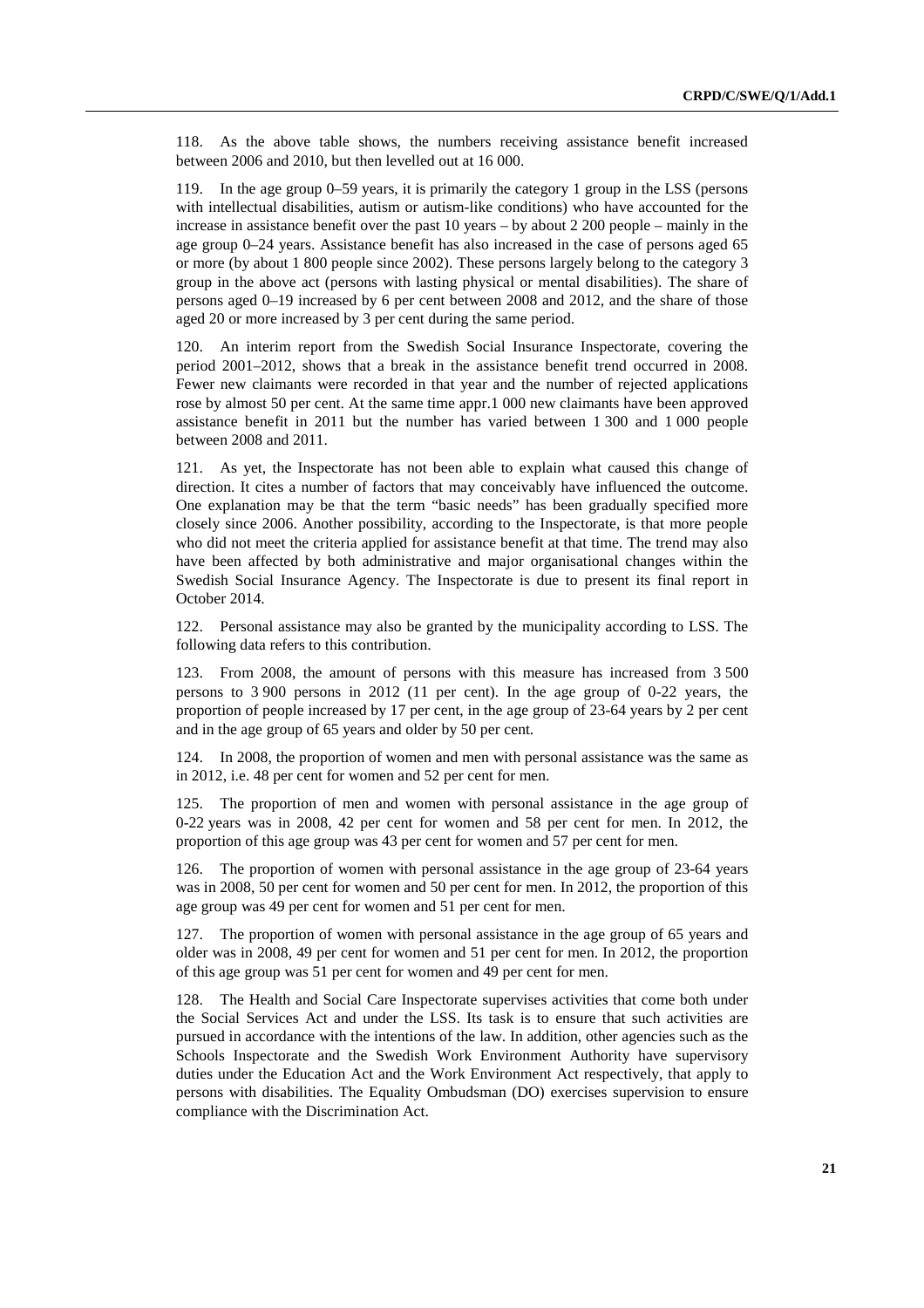129. Each year, Handisam follows up the objectives of the Strategy for the Implementation of Disability Policy and reports to the Government Offices. There is also a national support structure within which the agency has follow-up responsibilities. Handisam is involved in developing a voluntary follow-up system in cooperation with municipalities, county councils and the Swedish Association of Local Authorities and Regions. Indicators enabling follow-ups of developments at local level are being produced for such sectors as the labour market, education, social welfare policy and culture/sports. Moreover, Handisam has established a disability advisory committee together with the three major umbrella organisations and engages in thematic dialogues in collaboration with these organisations and agencies. The disability organisations have a role in that they function as *vox populi* and shapers of public opinion on various issues. The Swedish state provides the disability organisations with government funding of approximately SEK 180 million per year. With the creation of its "user panel" of some 2 000 people, Handisam has developed a means of asking persons with disabilities how they experience community life from different points of view.

# **Education (art. 24)**

### **Reply to the issues raised in paragraph 30 of the list of issues**

130. To a great extent, responsibility for preschool and school education lies with the municipalities and private providers. The state controls the education system by means of the Education Act (2010:800), the ordinances regulating the various types of schools, and the national education authorities.

131. Chapter 1, section 4 of the Education Act states that the tuition provided is to take into consideration the varying needs of children and pupils. Children and pupils are to be given support and encouragement so that they may develop to the greatest possible extent. One aim in this endeavour is to offset differences in the capacity of children and pupils to benefit from the education. It follows from chapter 3 of the Education Act that all pupils are to be given the guidance and encouragement they need in their learning and their personal development in order to develop to the greatest possible extent, based on their own specific capabilities. Special support is to be given to pupils who need it in order to attain the minimum of knowledge required. Unless there are special reasons for not doing so, special support is to be provided within the learning group to which the pupil belongs. When the new Education Act was introduced in 2011, a right of appeal against decisions concerning special support was also introduced to the Board of Appeal for Education.

132. The Swedish National Agency for Education, the Schools Inspectorate and the National Agency for Special Needs Education and Schools are the three government agencies concerned with disability issues within their respective spheres. The National Agency for Education is the administrative authority for the education system and has produced general guidelines on how to develop action programmes for pupils with special needs. The Schools Inspectorate is the supervisory authority for the education system. An important part of this task is to monitor how schools are progressing in their provision of special-needs education. The agency has also carried out special audits focusing on education for pupils with disabilities. The National Agency for Special Needs Education and Schools seeks to ensure that children, young people and adults have the means to attain their educational goals, regardless of functional capacity. The agency offers municipalities and private providers special-needs education support, accessible teaching aids and government funding for development initiatives of various kinds.

133. In 2011, as noted earlier, the Government has adopted a strategy for the implementation of disability policy. A number of agencies, including the National Agency for Education, the Schools Inspectorate and the National Agency for Special Needs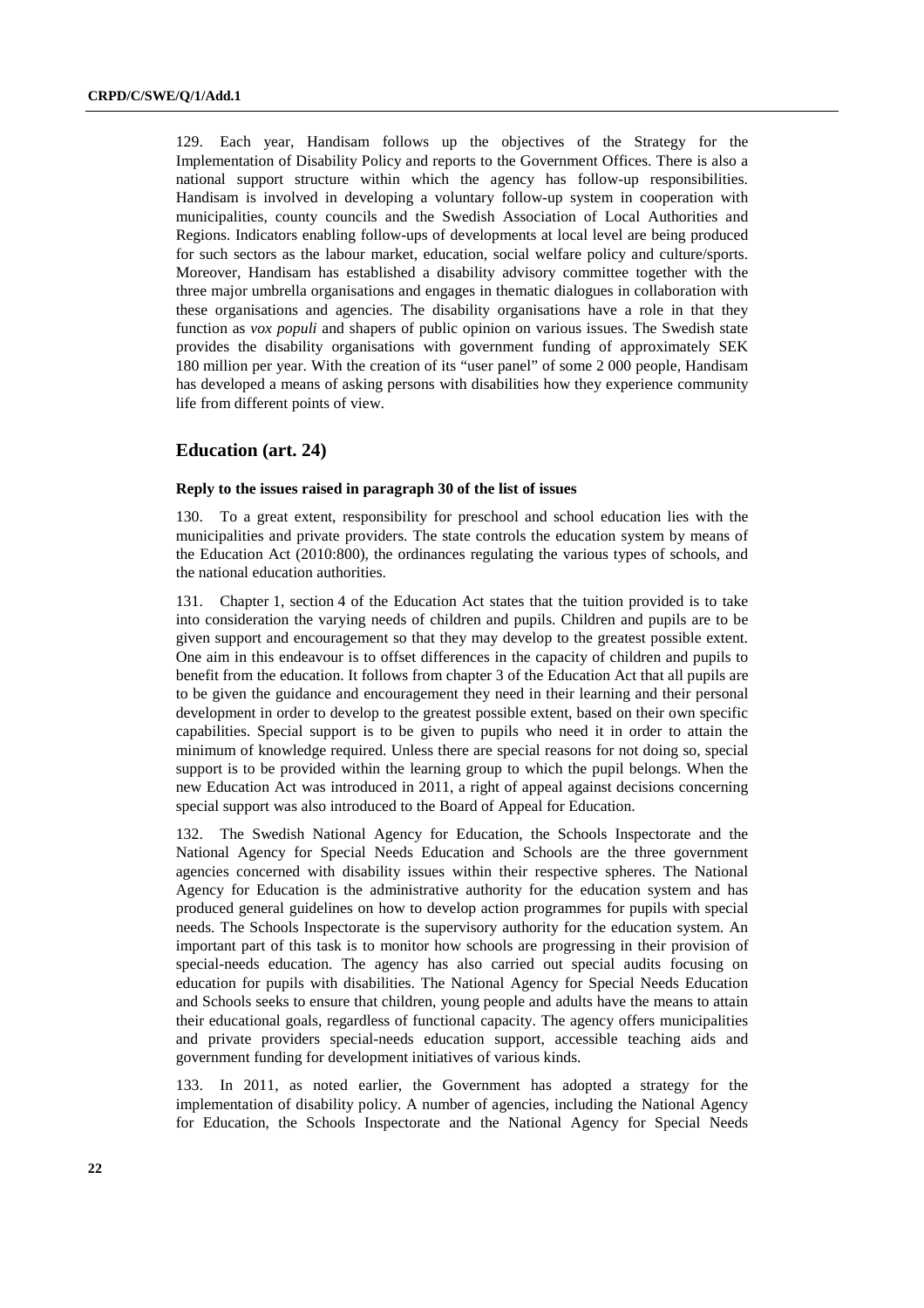Education and Schools, have been instructed to work in accordance with this strategy. Nine interim goals have been set for the educational sphere, focusing on the structure and adaptation of the tuition, accessibility and choice of school, disability awareness among schools and how best to meet the needs of pupils. In 2012, as part of this effort, the National Agency for Education has undertaken a study on special teaching groups, the Schools Inspectorate has conducted a quality review of the situation for school pupils diagnosed with autism spectrum disorder (ASD), and the National Agency for Special Needs Education and Schools has organised 364 courses and conferences centring on the educational consequences of disabilities.

134. Besides the above, the Government has initiated several reforms aimed at raising standards at school in general and ensuring that all children and pupils enjoy the support they need. These include clarifying the academic knowledge requirements and introducing marks at an earlier age, which makes it easier for schools to quickly identify pupils with special needs. Other initiatives have sought to support both municipalities and private providers by for instance making available government funds in support of both early measures to encourage development in writing, reading and mathematics and measures to improve school health and welfare services.

135. Under the curriculum for this type of school, the head teacher has a special responsibility to ensure that the tuition and the school health and welfare activities are such that the special needs of the pupils are met and that they receive the requisite assistance.

136. The competence of teachers is assured by the requirements in the teaching degree. To enhance the specialist qualification for working with pupils with disabilities, the Government has reintroduced remedial teacher training programmes. The Riksdag and Government have also introduced a system of registration for qualified school and preschool teachers. The eligibility requirements for teaching have been made more stringent, for instance in the case of remedial teachers providing tuition to pupils with special needs.

137. The professional development of head teachers and teaching staff is largely the responsibility of the employer, which usually means the municipality or the private provider.

138. Policy on prohibiting discrimination in the education sector is presented in the answer to the issue raised in paragraph 8 of the list of issues.

# **Health (art. 25)**

### **Reply to the issues raised in paragraph 31 of the list of issues**

139. The Health and Medical Services Act (1982:763) states the overall objectives of health care in Sweden. According to section 2 this law, the goal of the health and medical service is good health and care on equal terms for the entire population. It also states that care should be provided with respect for the human equality and for human dignity. Those who are most in need of health care should be given priority access to care.

140. In the Strategy for a Good Quality and Equal Care, 2012-2016, the Government outlines its overall work for the improvement of equality in the care sector. The strategy involves drawing attention to and eliminating unjustified differences in outcomes and treatment in this sector and monitoring developments. Equal care implies that interpersonal contact, care and treatment are to be provided on the same terms regardless of factors such as personal qualities, housing location, age, sex, disability, education, social status, ethnic or religious affiliation or sexual orientation.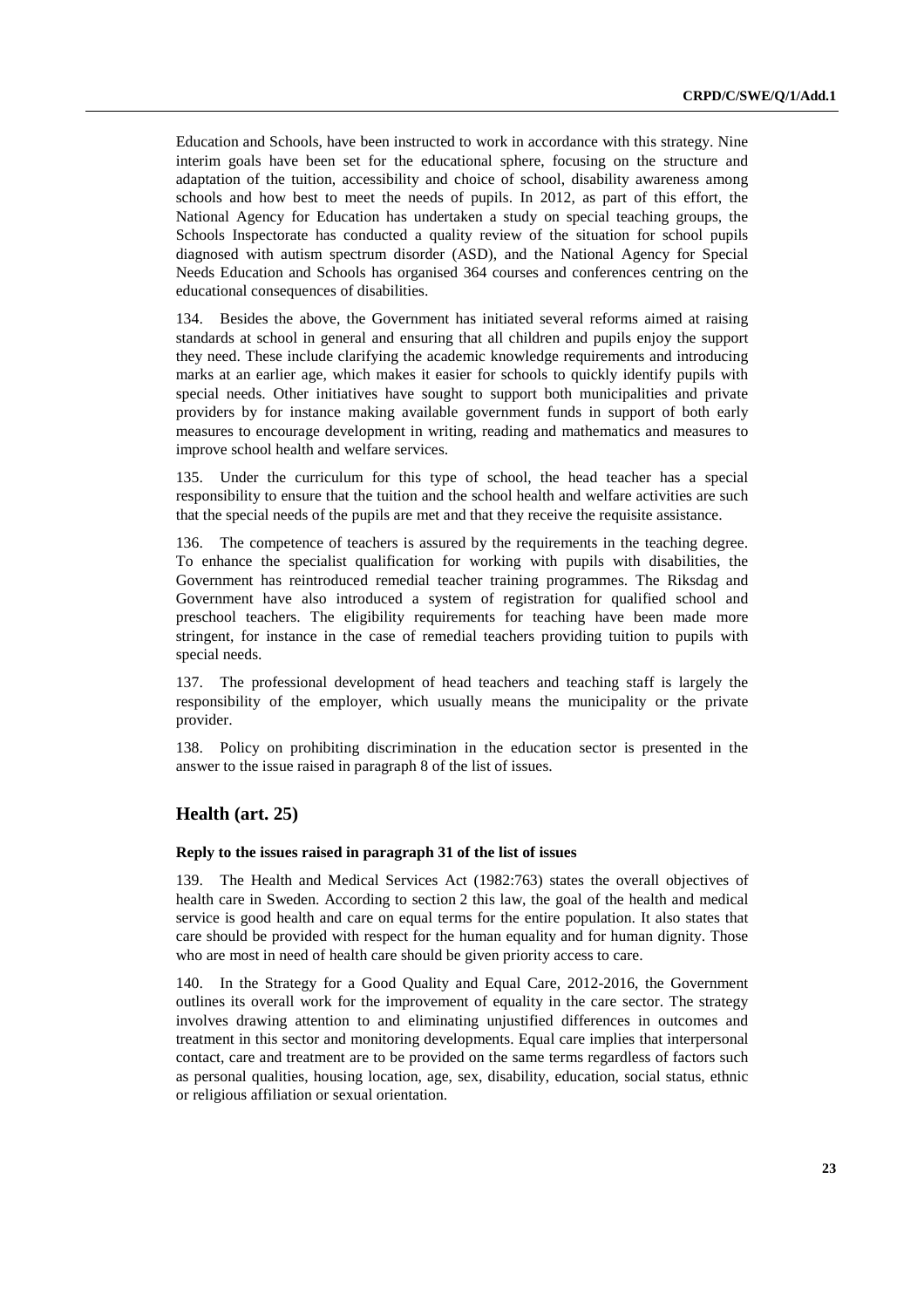141. As of 1 January 2013, new provisions apply regarding dental care for persons seriously in need of such care because of a lengthy illness or a disability. Such persons are eligible for dental care covered by the provisions concerning fees in the open care system, also known as dental care at the same fee as medical care. The purpose of this new type of support is to ensure that there are no serious obstacles to prevent such patients from receiving the dental care they need. As of January 2013, it is also possible for patients with illnesses or disabilities that entail a risk of deteriorating dental health to obtain a special dental care allowance for the payment of preventive dental treatment eligible for support. Among others, this concerns patients with illnesses and disabilities that entail a heightened risk of caries due to dry mouth or unpropitious dietary habits. In the case of dental care, persons with disabilities are eligible for outreach programmes. The Dental Care Act (1985:125) specifies which members of the community who are eligible. Outreach programmes are free of charge.

142. In its progress report "Current status and trends in the health and medical care services and social services" from 2012, the National Board of Health and Welfare criticises the municipalities' sheltered housing facilities, both housing under the Social Services Act and housing under the Act concerning Support and Service for Persons with Certain Functional Impairments. In the agency's view, staff need to learn more about the health and medical care area, and sometimes need a closer link to health and medical care organisations. In some cases, the agency has directed criticism at activities on the grounds that they lack the requisite staff for the provision of quality care.

#### **Reply to the issues raised in paragraph 32 of the list of issues**

143. Since 2010, Sweden has been making efforts to train instructors in suicide prevention. Under this programme, a large number of instructors and first aid practitioners have been given training in three separate projects targeting adults, the young and older people respectively.

144. In Sweden, care providers are required to report occurrences that have either led to or could have led to a serious care injury, to the Health and Social Care Inspectorate. This rule is known as Lex Maria. Since 2006, suicides that occur during a care period or within four weeks of the last date of care contact must be reported in accordance with Lex Maria. The purpose of these checks is to compel the individual clinic to review its procedures and thereby reduce the risk of further such tragic occurrences. In 2011, supervision was intensified by means of a special analysis of those suicides that had been reported in accordance with Lex Maria. In this connection, a number of feedback seminars were organised, focusing on the results of this review and targeting health and medical care staff, the aim being to improve procedures and cooperation in order to prevent suicide.

145. An important part of the effort to preventive work against suicide among young persons with disabilities of various kinds involves making sure that they have the opportunity to find and keep a job. Here, the Government has launched initiatives specifically targeting this disability group. They include a three-year programme, "Individual Placement and Support", focusing on young persons with psychosocial disabilities, and an initiative entitled "Supported Employment" that targets a broader group of young person with disabilities.

146. In recent decades, the number of young adults claiming activity compensation has increased dramatically in Sweden, especially in connection with mental diagnoses. Through its action plan "PRIO Mental Illness: A plan for targeted measures in the mental illness sphere", the Government has made clear the goal orientation and investment measures that define its policy in this area. The aim is to achieve specific, lasting improvements for persons with mental illness. A clear and cohesive effort is under way in relation to the target group children and young people.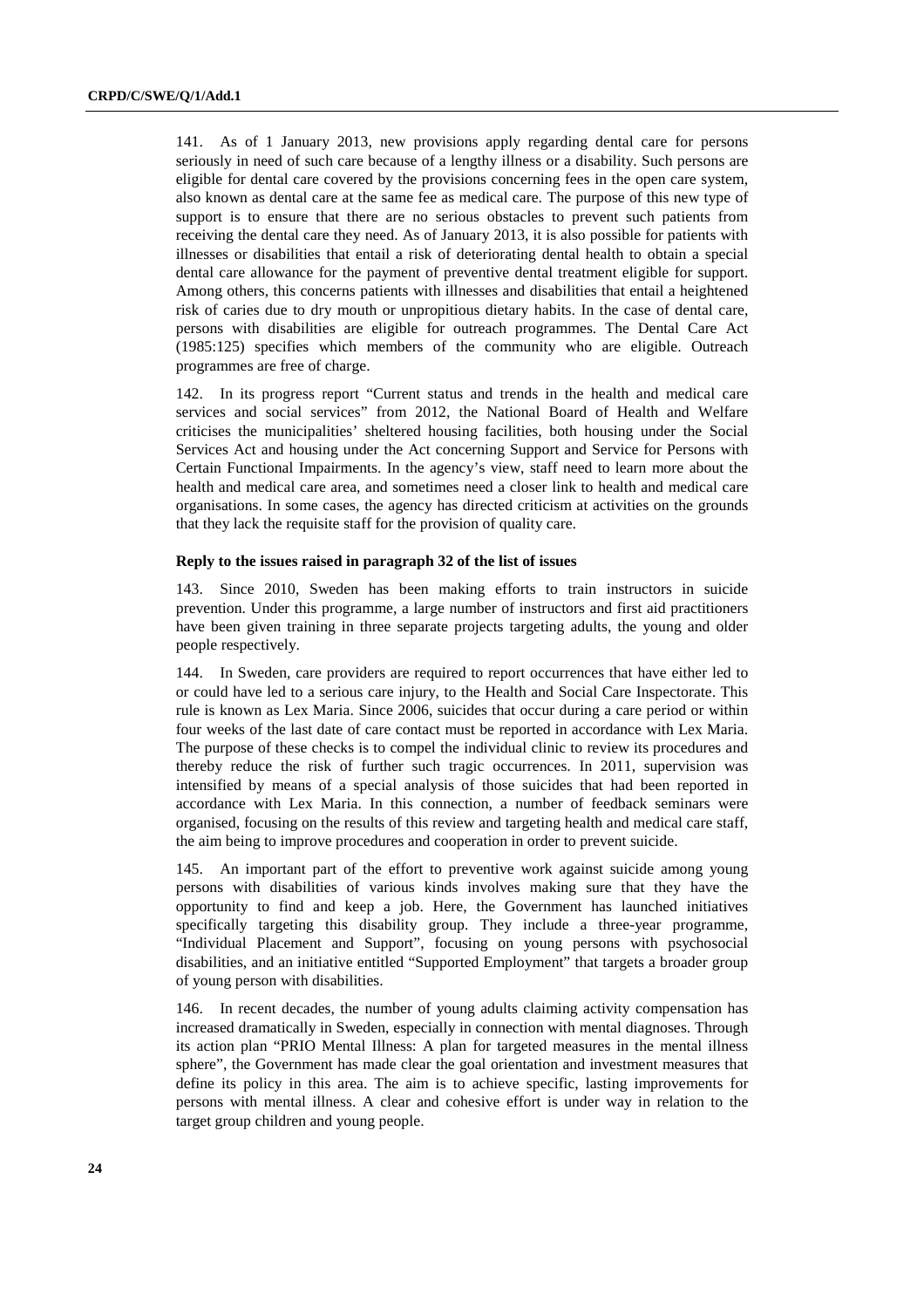# **Habilitation and rehabilitation (art. 26)**

#### **Reply to the issues raised in paragraph 33 of the list of issues**

147. Under the Health and Medical Services Act (1982:763), county councils are required to offer all county residents and those who are registered (under section 16 of the Population Registration Act [1991:481]) and permanently domiciled there, habilitation and rehabilitation, technical aids for persons with disabilities and an interpreting service providing everyday interpreting for those deaf from early childhood, deaf blind adults and those with impaired hearing. The county council's responsibility does not however extend to habilitation or technical aids for which a municipality within the county area is responsible under section 18 b of the act. Nor does it imply any curtailment of the obligations that employers or others may have under the same law. Habilitation or rehabilitation, as well as the provision of technical aids, must be jointly planned together with the individual concerned. The plan is to make clear what measures are intended or decided.

148. In 2007, the National Board of Health and Welfare produced regulations governing the harmonised provision of habilitation and rehabilitation measures according to the Health and Medical Services Act. These are binding and state that the responsible staff are to coordinate the individual's overall habilitation and rehabilitation needs and document them in an individual plan. The provisions have yet to take full effect in the various activities, however, and the implementation process is still under way. In order to strengthen implementation further, the National Board of Health and Welfare has published a guide on cooperation in this area.

149. The sickness insurance system has rules on rehabilitation designed to help restore the work capacity of insured persons who have sustained an illness and to improve their chances of being able to support themselves through gainful employment. The Swedish Social Insurance Agency is responsible for coordinating the rehabilitation measures needed by the person concerned. In pursuing this task, it is required to cooperate, if the individual allows it, with the insured person's employer, where applicable, and with the health and medical care service, the social services, the Public Employment Service and other relevant agencies concerned with rehabilitation. Rehabilitation is defined here as a generic term for medical, social, psychological and work-related rehabilitation aimed at helping the ill and injured to recover the best possible functional capacity. Rehabilitation may also be provided via a range of different measures and actors within the various agencies' areas of responsibility, e.g. health and medical care, public employment services and social services. As a rule, a person in the sickness insurance system requires a number of different rehabilitation measures or forms of rehabilitation. Different rehabilitation measures tend to overlap, and all parts must interact if there is to be a successful outcome.

150. One of the tasks of the Swedish Social Insurance Agency is to identify the need for and initiate rehabilitation measures on behalf of all insured persons receiving compensation for loss of income from the social insurance scheme, except in the case of parental benefit. In other words, it makes no difference in respect of this mandate if the person concerned has a congenital disability or has acquired the disability later in life.

# **Work and employment (art. 27)**

# **Reply to the issues raised in paragraph 34 of the list of issues**

151. Persons with a disability that reduces their work capacity are less likely to have a job as their main occupation than others in the community. For those with a disability that does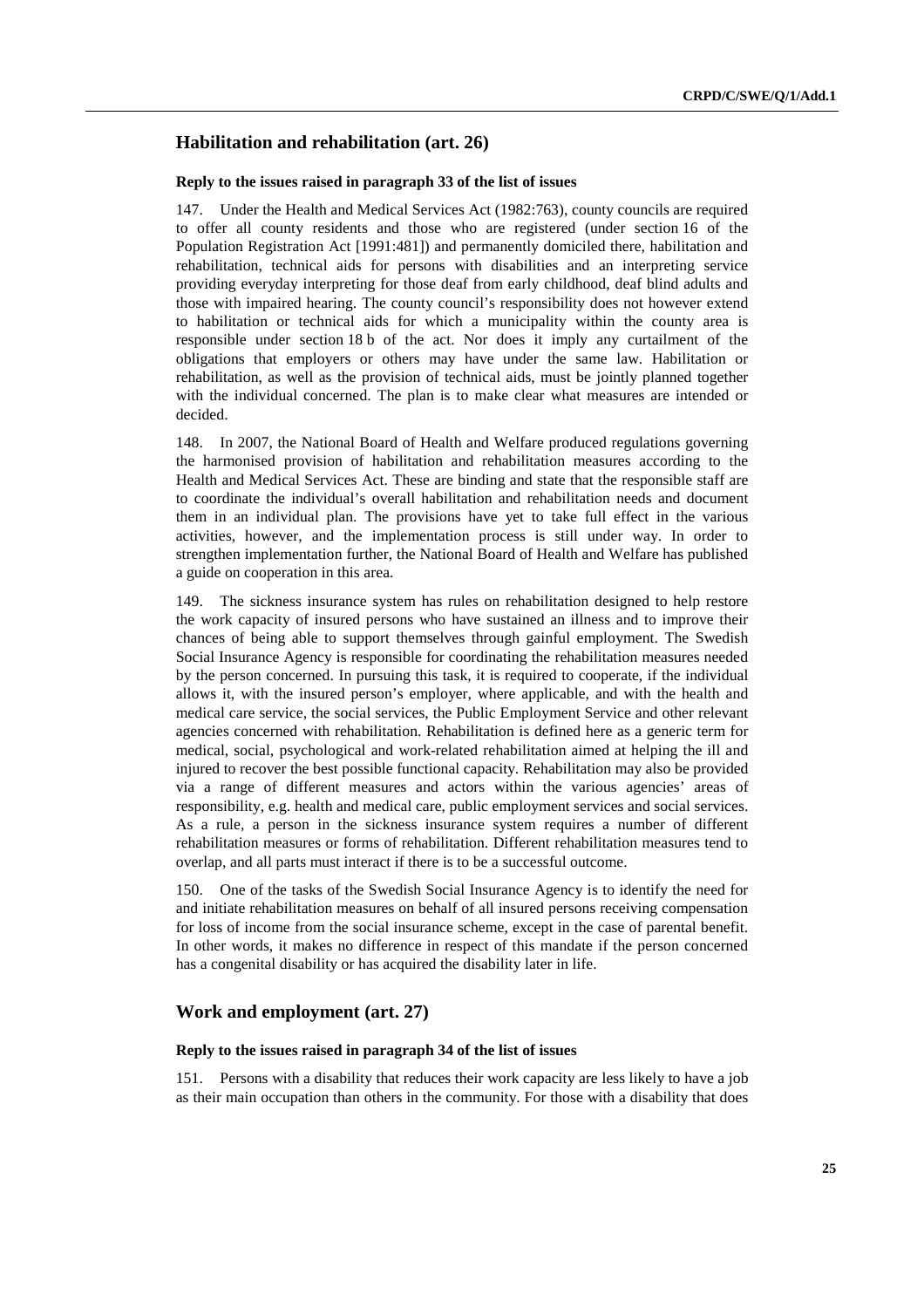not reduce their work capacity, the situation is approximately the same as for the rest of the population.

152. During its most recent terms of office, as noted earlier, the Government has undertaken a number of reforms aimed at improving opportunities for persons with the type of disability that reduce both work capacity and thus their chances of finding employment. In this connection, it is for instance worth mentioning that further resources have been made available for employment with wage subsidy and secure employment at Samhall AB. Extra funding has been provided to the Swedish Public Employment Agency to ensure that the standard of support given to persons with capacity-reducing disabilities is maintained. In addition to these initiatives, "new start" jobs and other forms of employment supplement the measures specifically targeting persons with disabilities and reduced work capacity.

153. As mentioned before, in 2011 the Government adopted a national strategy for the implementation of disability policy. Among other areas, the strategy encompassed labour market policy, and the Public Employment Service was for that reason given responsibility for a number of interim targets. The focus of the Public Employment Service is on boosting the employment level for persons with capacity-reducing disabilities and making the matching process more effective. The social insurance is also covered by this strategy and the Social Insurance Agency has therefore been responsible for a number of interim targets. The agency shall, inter alia. contribute to the empowerment of persons with disabilities in employment with early and active efforts.

154. For the years 2012–2014, the Government also approved special initiatives on behalf of persons who no longer qualify for sickness insurance and who are well outside the labour market. As a result of the "Boost for Cultural Heritage" programme and the development employment scheme at Samhall, more people with reduced work capacity due to a disability have found jobs. To raise awareness of what support is available to persons with disabilities, the Public Employment Service was assigned to undertake an information campaign in 2012. Entitled "See the Strengths!", this campaign encourages employers to focus on people's abilities and skills rather than on obstacles and disabilities.

155. In its 2013 Budget Bill, the Government declared that measures needed to be more flexible. To this end, it proposed that in future special introduction and follow-up support (SIUS) could be combined with development and security employment. It also changed the personal assistant support programme so that it could be combined with development and security employment, as an alternative to provider allowances. The Public Employment Service reports that this has had a favourable effect.

156. The Government also directed additional resources to the SIUS programme in order to make it easier for persons with disabilities entailing reduced work capacity to find employment. Funding totalled SEK 55 million for 2013 and 110 million for 2014.

157. To underline the importance of maintaining a high standard when assessing disability and work capacity, the Government instructed the Public Employment Service in 2013 to report on ways in which the process of identifying disability and assessing work capacity might be improved and on how the agency's work in this area might be intensified.

158. In its Budget Bill for 2014, the Government proposes measures on behalf of the chronically unemployed. It is particularly important to ensure that young persons with a disability are given help in entering the labour market. To enable more people to move on from their subsidised employment scheme, the Government proposes a temporary investing in the development employment programme at Samhall. Young people will be given priority.

159. The Government has also tasked the Public Employment Service with implementing a trainee programme for persons with disabilities at government agencies.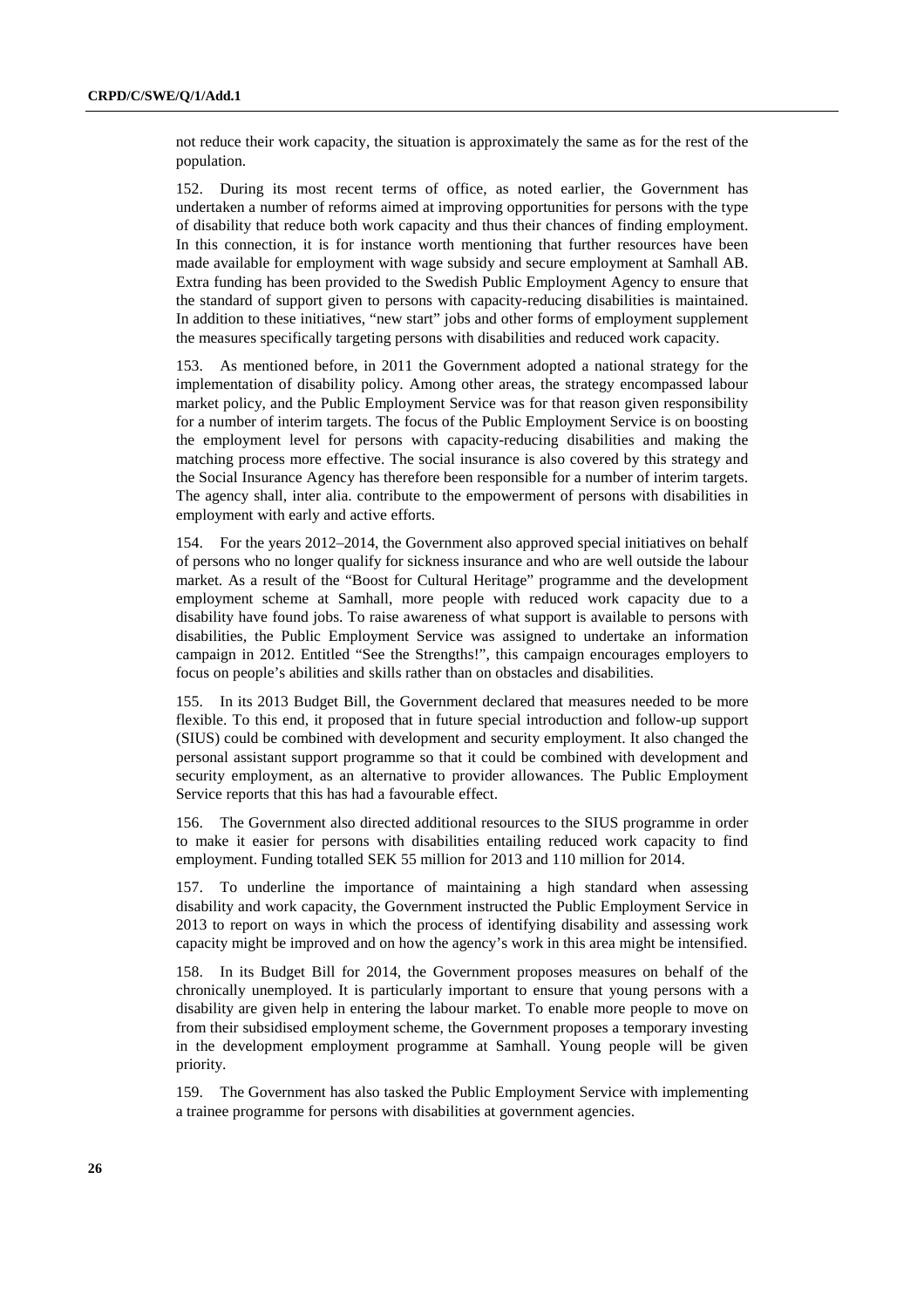160. In its Budget Bill for 2014, the Government proposes to make the improved support to supervisors of the special recruitment incentive scheme permanent. The Government also proposes to extend the maximum period for support provision under this scheme from 12 months to two years.

161. The Government has also given the Public Employment Service and the Social Insurance Agency a mandate to evaluate work-oriented rehabilitation interventions in accordance with the method Supported Employment. In particular, people with activity allowance that also participate in daily activities according to the LSS are prioritized in this project. In addition, the regulatory framework for activity allowance has been reformed in 2013 in order to provide incentives for people with this allowance to begin to work or to study.

162. The measures disability allowance, car allowance for persons with disabilities and childcare allowance are currently under consideration. The goal is for instance to achieve a more cohesive system of allowance for persons with disabilities and to make it easier for the beneficiaries to participate in working life and in society.

163. The aim with the Governments initiative "PRIO-mental illness" is to achieve specific, lasting improvements for persons with mental illness. During the period 2012-2016 the initiative is focusing on children and young people with mental health problems and people with extensive or complex psychiatric problems. The initiative is based i.a. on the overall goal of access to work and adapted employment.

164. To ensure that study and vocational guidance counsellors have extensive expertise, the National Agency for Education in consultation with the Public Employment Service, the Social Insurance Agency and the Swedish Institute of Assistive Technology, got an assignment during 2013 to develop a training program for study and vocational guidance counsellors in secondary schools. The education intervention should focus in particular on how to solve the establishment difficulties that young people with disabilities face on the labour market and how to support young persons in this field.

# **Adequate Standard of living and social protection (art. 28)**

### **Reply to the issues raised in paragraph 35 of the list of issues**

165. Temporary parental benefit gives parents the opportunity to stay home from work on paid leave of absence to care for a sick child under the age of 12. Temporary parental benefit provides compensation for appr.80 percent of the qualifying income of the sickness benefit. The allowance can also be paid to parents who refrain from unemployment allowance in order to take care of their ill children.

166. This type of benefit is available for up to 120 days per year. In certain cases, temporary parental benefit is payable for a child who has turned 12 but not 16 if he or she has an illness or disability requiring special supervision or care. Temporary parental benefit is also payable in the case of children who are older than 16 if the child is covered by the LSS. In addition, temporary parental benefit is payable when a parent visits an institution with a sick child or a child with a disability, such as a habilitation venue, a special school, or the like. It is also payable if a parent takes part in a course organised by a health authority, e.g. a county council. If a child under the age of 18 is in a medical condition which implies that the child's life is in danger and the child receives treatment for its illness and the child's life is in danger without this treatment, temporary parental benefit will be paid for any number of days.

167. In the case of children covered by the LSS, what are termed contact days are available to parents: 10 days per child from birth until the child turns 16 years old. These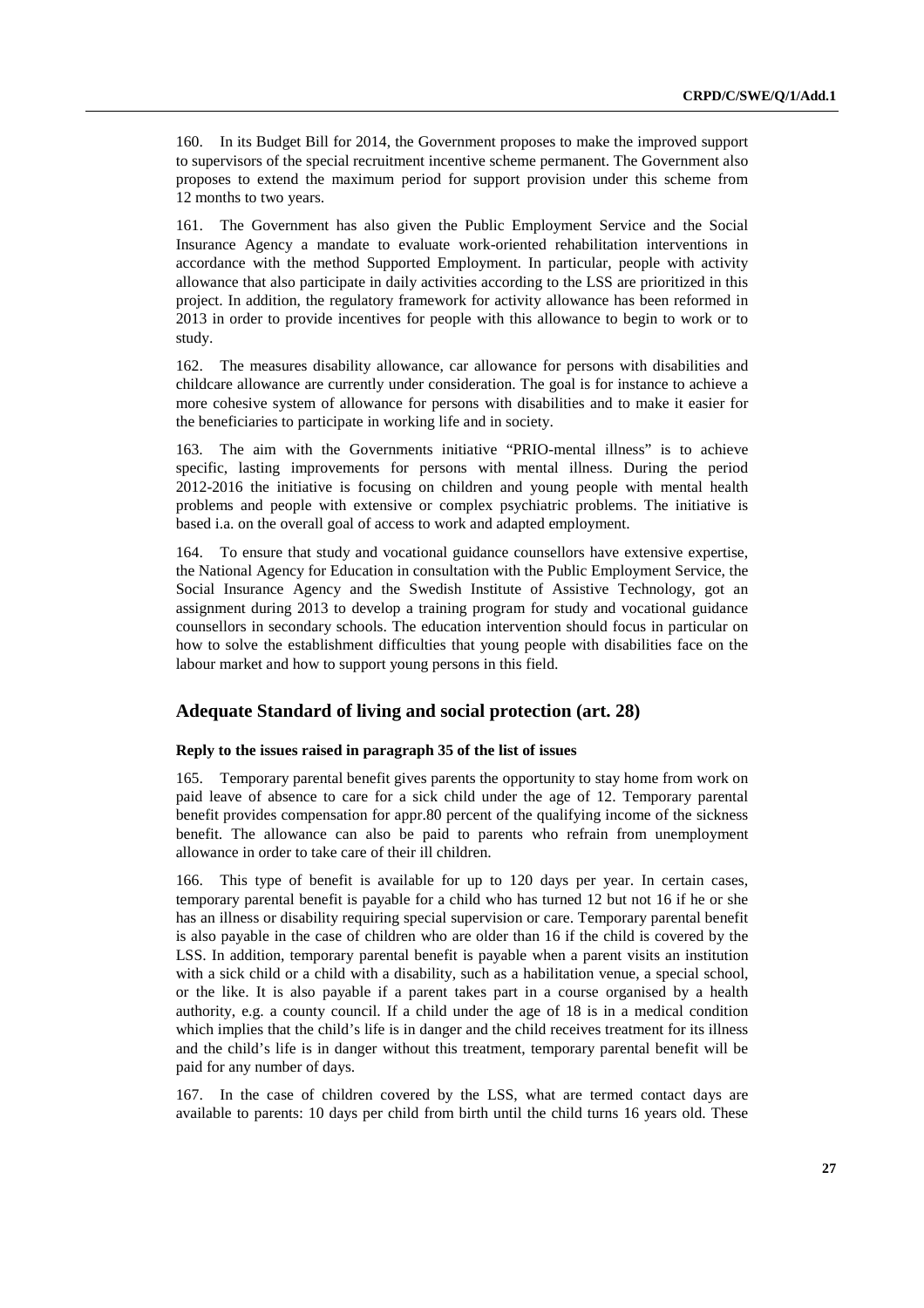days can be made use of when for instance parents are absent from work, when they take part in parental training (e.g. a course organised by a disability organisation), when visiting the child's preschool or school or when taking part in an activity organised by the school.

168. Parents are also eligible for care allowances for children with disabilities if they give care to a sick child or a child with a disability. In such cases, the child must need special supervision and care for at least six months. A parent is eligible for a childcare allowance from the date of birth until June the year child turns 19. There is no right to absence from work in connection with care allowances. Under the Parental Leave Act parents are entitled to reduce their working hours by up to a quarter of a normal workday until the child turns 8. If a parent chooses to reduce his or her working hours in this way, the care allowance can partially replace loss of income. Childcare allowance can also be granted if there are significant additional costs because of the child's disability or illness.

169. Financial support to families with children who have disabilities is currently undergoing review and the conclusions of this study will be presented in the autumn 2014.

# **Participation in political and public life (art. 29)**

## **Reply to the issues raised in paragraph 36 of the list of issues**

170. In Sweden, no differences in the criteria relating to suffrage and eligibility for election are accepted, i.e. there are no grounds for disqualification. Since the 1991 general elections, all Swedish citizens who have reached voting age by election day at the latest have been entitled to take part in parliamentary elections. The right to vote in municipal and county council elections also extends to foreign citizens who have been registered as Swedish residents for at least three years.

#### **Reply to the issues raised in paragraph 37 of the list of issues**

171. Nowadays, voters can appoint someone to assist them at an election. The Elections Act prescribes that voters who, due to a disability, are unable to prepare their votes themselves at a polling station may on request be assisted in this by the vote receivers.

172. The Elections Act Committee (2011:13) has examined the question of voter assistance and has recommended clarification of the existing legislation. The committee proposes in its final report "E-voting and other election issues" (SOU 2013:14) a provision be introduced into the Elections Act making clear that voters who are unable to prepare their votes themselves may elicit the assistance not only of the vote receivers but also of a private individual who can help them with the task.

173. The committee has also proposed abolishing the present rule whereby a municipality may, if granted dispensation, use a polling station that lacks proper accessibility. The possibility of casting a vote outside a polling station under certain circumstances is to be available at all voting facilities, whether voting on election day or in advance.

174. On the question of the dispensation rule for municipalities, the Government has presented a legislative proposal that it be abolished. According to this proposal, such an amendment is to enter into force on 28 January 2014.

#### **Reply to the issues raised in paragraph 38 of the list of issues**

175. There is only one format for ballot papers at all Swedish elections. These are designed in accordance with special provisions set out in the Election Ordinance (SFS 2005:874 5 §). For the benefit of the visually impaired, the Election Authority provides ballot papers printed in Braille.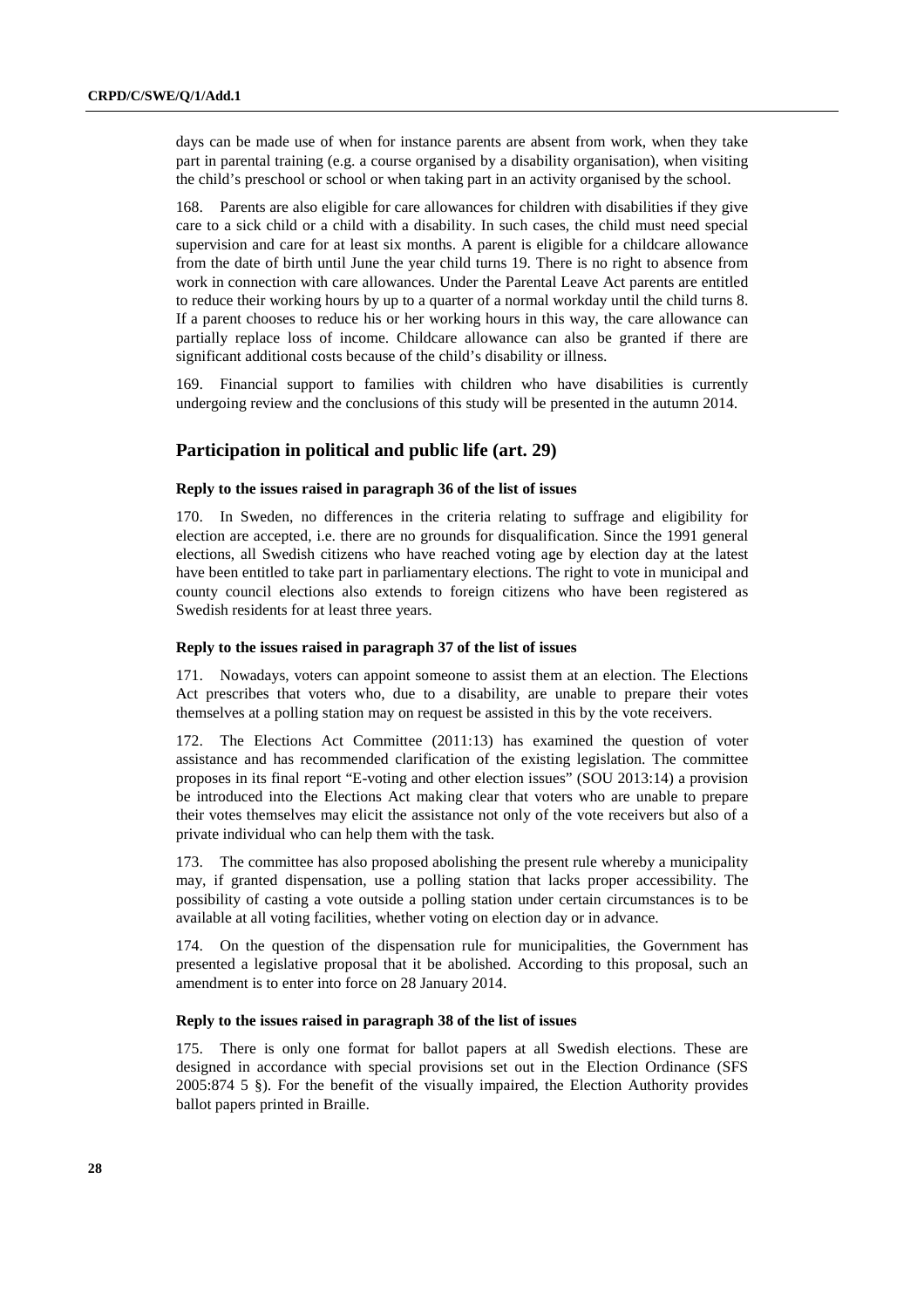#### **Reply to the issues raised in paragraph 39 of the list of issues**

176. The option of voting via the internet or using eIDs is not available to voters at Swedish general elections. Nor are any voting machines available at polling stations.

177. The Elections Act Committee proposes in its final report "E-voting and other election issues" that a committee of inquiry be appointed to take a closer look at the requirements for introducing an e-voting system. The inquiry should focus on the possibility of introducing e-voting on a trial basis at the 2018 general elections. This proposal is currently being processed at the Government Offices.

#### **Reply to the issues raised in paragraph 40 of the list of issues**

178. Under the Local Government Act (1991:900), elected representatives with disabilities are entitled to reasonable compensation for travel expenses in the course of their duties (chapter 4, section 12 a). Municipal and county councils are required to make efforts to ensure that elected representatives with disabilities can deal with items of business on the same terms as other elected representatives (chapter 4, section 33).

179. The advance of IT and other technology offering two-way video and audio transmission may be of benefit to elected representatives with some form of disability. In a new bill entitled "Flourishing local government democracy", (Govt Bill 2013/14:5), the Government proposes amending the Local Government Act to introduce opportunities for remote decision-making. It states in the bill that such a move could facilitate the recruitment of elected representatives from the disability community. Under the proposal, the amendment will enter into force on 1 February 2014.

# **Reply to the issues raised in paragraph 41 of the list of issues**

180. There are no provisions specifically requiring Sweden's political parties to adapt their election material so as to make it accessible to persons with disabilities. The Election Authority, however, has a considerable informational responsibility in this respect. Part of its task is to inform the general public and particularly voters about when, where and how they are to vote. The goal prior to each election is to reach as many people as possible, and to ensure that no-one need abstain from voting because he or she does not know how to go about it. Persons with special needs who require adapted election information are a highly important target group.

181. Prior to the most recent general elections (2010), information about the poll was produced in sign language and Braille, in easy-to-read brochures and in CD sound recordings. The CDs and brochures were sent to people registered with the Swedish Association of the Visually Impaired and the Centre for Easy Reading. The CDs were also distributed to the country's audio libraries. In addition, the Election Authority produced special material enabling visually impaired persons familiar with Braille to vote without assistance.

# **C. Specific obligations**

# **Statistics and data collection (art. 31)**

### **Reply to the issues raised in paragraph 42 of the list of issues**

182. Sweden's Strategy for the Implementation of Disability Policy focuses on implementing the Convention in all sectors and at all levels of society. Within the strategy framework a cohesive follow-up system has been developed (by Handisam). This follow-up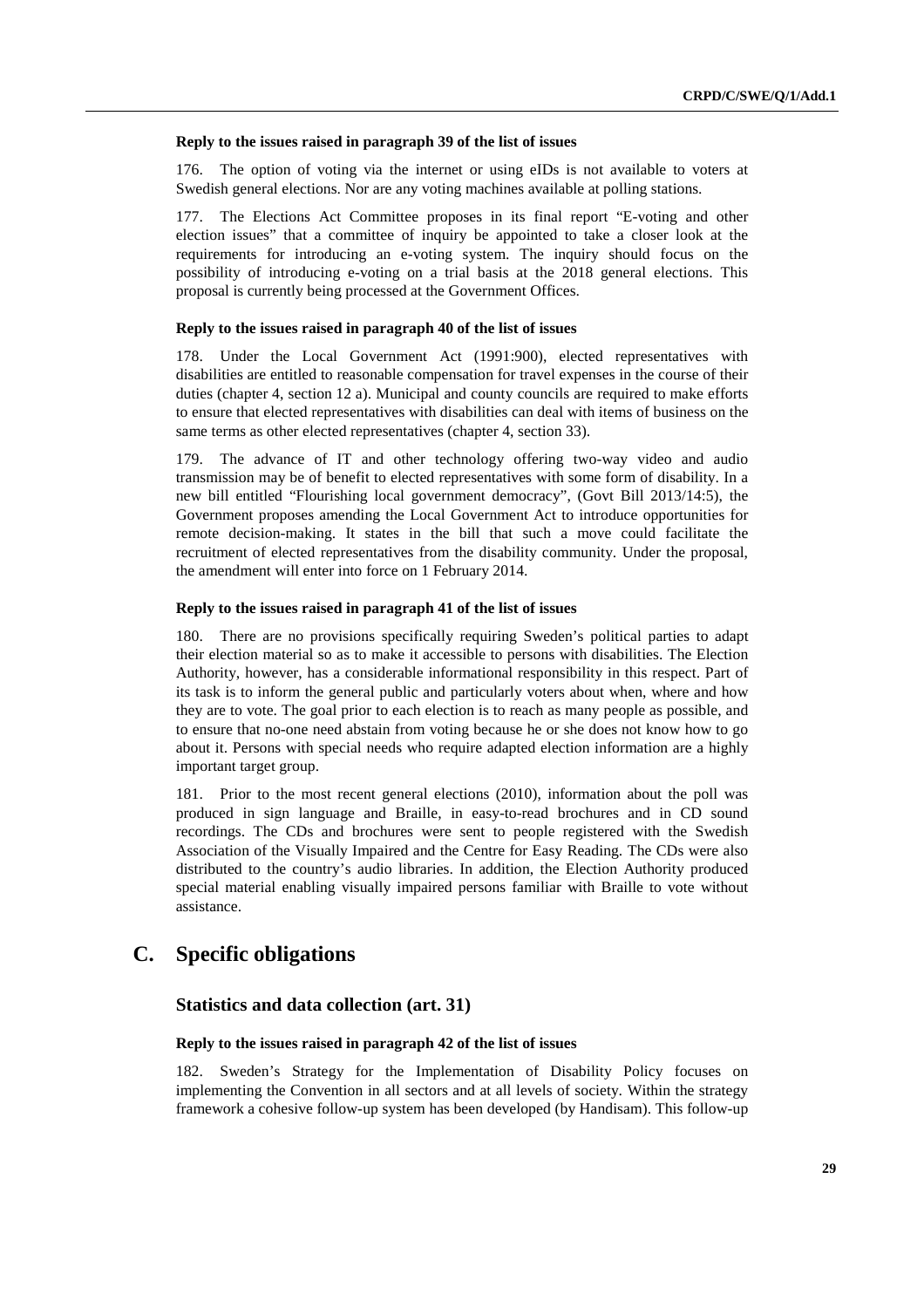procedure complies with the recommendations of the UN High Commissioner for Human Rights in terms of its structure and indicators for monitoring the enjoyment of human rights. It focuses among other factors on changes in policy and control mechanisms and on measures undertaken in the public sector, and also examines the consequences of such measures for persons with disabilities compared with the consequences for persons without. To improve this follow-up further, efforts are currently under way to develop statistics in various areas so as to include persons with disabilities. Such an approach is designed to make disability as a ground for discrimination more evident in the statistics.

183. To this end, Statistics Sweden has for instance broadened the Living Conditions Survey (ULF) to include questions that will enable the agency to observe whether persons with disabilities experience obstacles in their day-to-day lives. Statistics from the ULF survey are also used to monitor how living conditions in general develop over time. The figures can show differences in the enjoyment of human rights among persons with disabilities compared with that of persons without. Another component put in place to make it easier for the authorities to monitor implementation of the Convention is a web panel of 2 000 people with disabilities. This panel provides detailed data reflecting people's views and proposals concerning how the obstacles encountered in the community may best be eliminated. Web questionnaires cannot cover all persons in Sweden with disabilities however, so qualitative studies have been added.

184. Under a special ordinance, Handisam has in principle been making regular checks every year since 2003 to determine how central government authorities are progressing in their efforts to improve accessibility. Outcomes are communicated via open comparisons between the results of the individual authorities. This is an effective way of making outcomes attractive to the media and of pushing for implementation of the measures. The open comparison method will also be used when results from the voluntary evaluation of the municipalities' work in this area are published.

# **International cooperation (art. 32)**

### **Reply to the issues raised in paragraph 43 of the list of issues**

185. Despite the global financial crisis, the Swedish development aid budget has continued to grow in recent years. This has enabled Sweden to further develop its efforts to combat discrimination in development aid programmes during the present period.

#### **Reply to the issues raised in paragraph 44 of the list of issues**

186. By financing and supporting United Nations funds and programs, Sweden promotes the rights perspective, including the principle of non-discrimination. By way of UNICEF, Sweden promotes a greater focus on equality and interventions for vulnerable children and children at risk, including actions for the protection of children from violence, exploitation, abuse and neglect.

187. The disability perspective has been mainstreamed into all areas of cooperation involving Sida by applying a human rights based approach (HRBA). In order to strengthen these efforts further, guidelines were developed in 2012 on how to apply HRBA – including a specific analysis of the rights of persons with disabilities  $-$  for 16 of the countries in which Sida is active. In 2013, Sida has evaluated the implementation of the national action plan for the rights of persons with disabilities, which guided the agency in its work in this area during the period 2009–2012. The results of this evaluation will provide a basis for Sida's analysis of and decisions regarding further efforts in this connection.